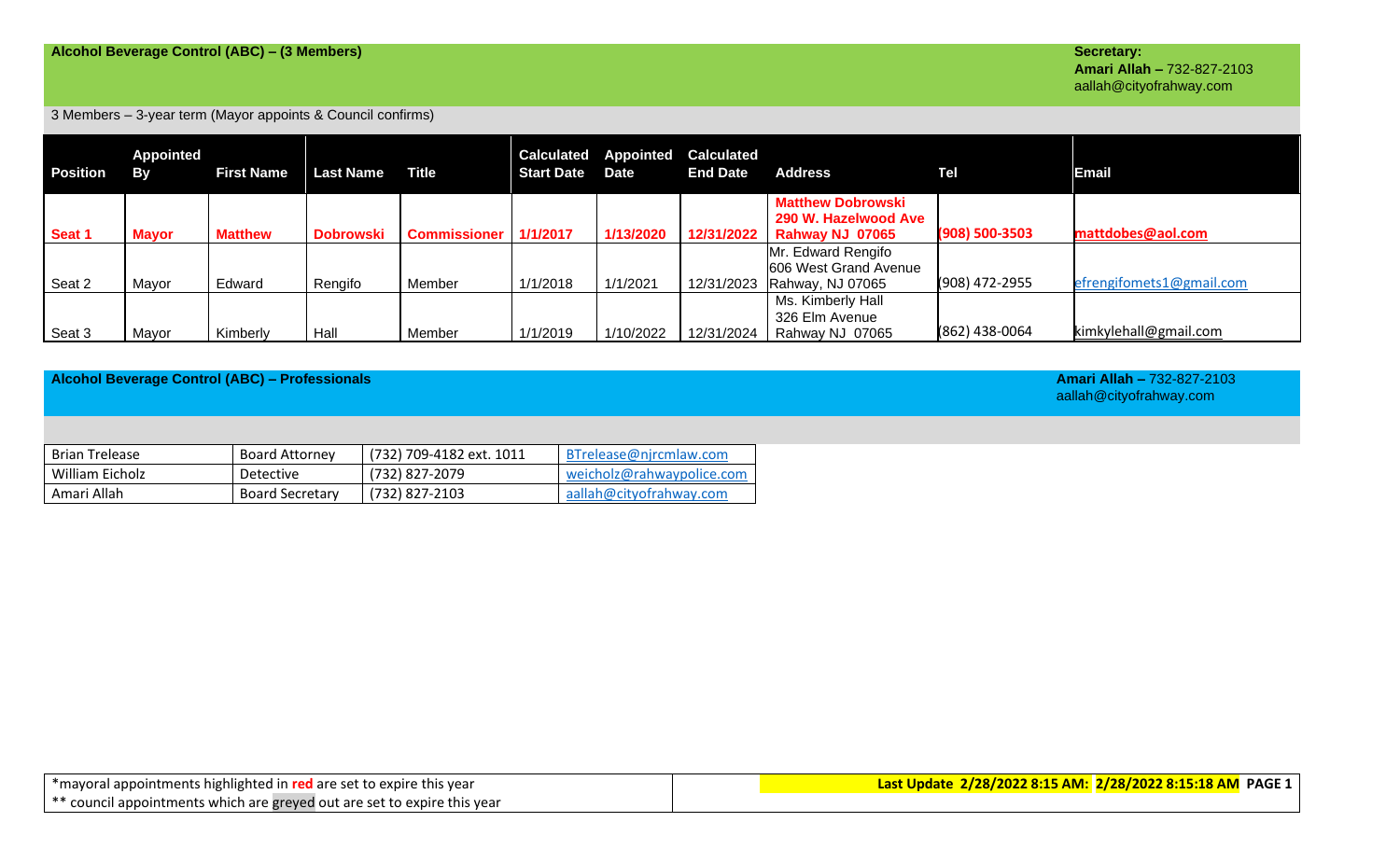**Gina Holmes -** 732-642-6324(c) ---- 732-827-2173(w)

[gholmes@cityofrahway.com](mailto:gholmes@cityofrahway.com)

644 Maple Avenue, Rahway NJ 07065

| appoints)           |                               |                             | 7 Members - 3-year term (1 must be Planning Bd. Member) (Mayor |                                  |                                        |                                 | 2 Alternates serve 2-year term (council appoints) |                                                                         |                                    |                          |
|---------------------|-------------------------------|-----------------------------|----------------------------------------------------------------|----------------------------------|----------------------------------------|---------------------------------|---------------------------------------------------|-------------------------------------------------------------------------|------------------------------------|--------------------------|
| <b>Position</b>     | <b>Appointed</b><br><b>By</b> | <b>First</b><br><b>Name</b> | <b>Last Name</b>                                               | <b>Title</b>                     | <b>Calculated</b><br><b>Start Date</b> | <b>Appointed</b><br><b>Date</b> | <b>Calculated</b><br><b>End Date</b>              | <b>Address</b>                                                          | <b>Tel</b>                         | Email                    |
| Seat 1              | <b>Mayor</b>                  | <b>Jeffrey</b>              | <b>Robinson</b>                                                | <b>Member</b>                    | 1/1/2017                               | 1/1/2020                        | 12/31/2022                                        | <b>Jeffrey Robinson</b><br><b>244 Stanton Street</b><br>Rahway NJ 07065 | 732-381-2252(h)<br>732-770-2345(c) | robinsonjeff13@gmail.com |
| Seat 2              | <b>Mayor</b>                  | <b>Alexander</b>            | <b>Parker</b>                                                  | <b>Member</b>                    | 1/1/2017                               | 1/1/2020                        | 12/31/2022                                        | <b>Alexander Parker</b><br>735 E. Milton Ave<br>Rahway NJ 07065         | 732-713-6356(c)                    | mattresman@aol.com       |
| Seat 3              | <b>Mayor</b>                  | <b>Joseph</b>               | <b>Paszek</b>                                                  | <b>Member</b>                    | 1/1/2017                               | 1/1/2020                        | 12/31/2022                                        | <b>Joseph Paszek</b><br><b>209 Concord Street</b><br>Rahway NJ 07065    | 732-388-4029(h)                    | JPasz2012@yahoo.com      |
| Seat 4              | Mayor                         | Denise                      | Rolong                                                         | Member                           | 1/1/2018                               | 1/1/2021                        | 12/31/2023                                        | Ms. Denise Rolong<br>1196 Kline Place<br>Rahway, NJ 07065               | 732-589-5899(c)                    | drolong@cityofrahway.com |
| Seat 5              | Mayor                         | Clea                        | Carchia                                                        | Member                           | 1/1/2018                               | 1/1/2021                        | 12/31/2023                                        | Ms. Clea Carchia<br>512 Sycamore Street<br>Rahway, NJ 07065             | 908-472-6152(c)                    | cleacarchia@outlook.com  |
| Seat 6              | Mayor                         | James                       | Keane                                                          | Member                           | 1/1/2018                               | 1/1/2021                        | 12/31/2023                                        | Mr. James Keane<br>1015 Richard Boulevard<br>Rahway, NJ 07065           | 908-499-1082(c)                    | keane54@aol.com          |
| Seat 7              | Mayor                         | Michelle                    | Gil                                                            | Member                           | 1/1/2022                               | 1/10/2022                       | 12/31/2024                                        | Michelle Gil<br>998 Rayhon Terrace<br>Rahway NJ 07065                   | 732-770-9576                       |                          |
|                     |                               | <b>Joanna</b>               | <b>Miles</b>                                                   | <b>Council</b><br><b>Liaison</b> |                                        |                                 |                                                   | <b>Joanna Miles</b><br>364 E. Milton Ave.<br>Rahway NJ 07065            | 732-822-2050                       | imiles@cityofrahway.com  |
| Alternate<br>Seat 1 | Council                       | Eric                        | Hausker                                                        | Alternate                        | 1/1/2018                               | 1/10/2022                       | 12/31/2023                                        | <b>Eric Hausker</b><br>2153 Ludlow Street<br>Rahway NJ 07065            | 732-669-0719(h)<br>908-318-4725(c) | ericbiomass@gmail.com    |

\*mayoral appointments highlighted in **red** are set to expire this year \*\* council appointments which are greyed out are set to expire this year **Last Update 2/28/2022 8:15 AM: 2/28/2022 8:15:18 AM PAGE 2**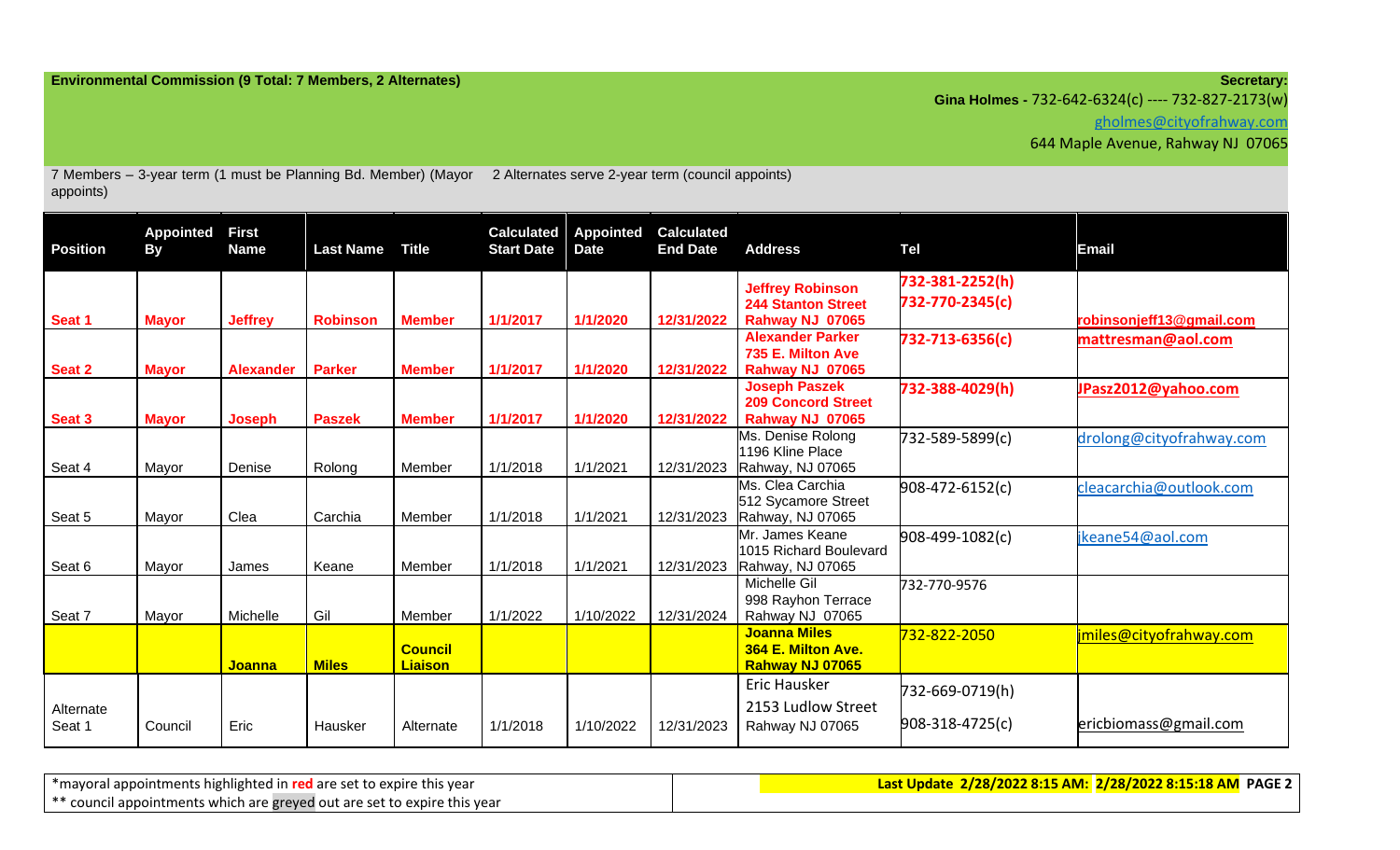|        |           |         |        |        |           |          |           |            | Jordan Parham     |              |  |
|--------|-----------|---------|--------|--------|-----------|----------|-----------|------------|-------------------|--------------|--|
|        | Alternate |         |        |        |           |          |           |            | 830 E. Milton Ave |              |  |
| Seat 2 |           | Council | Jordan | Parham | Alternate | 1/1/2022 | 1/10/2022 | 12/31/2023 | Rahway NJ 07065   | 732-770-6161 |  |
|        |           |         |        |        |           |          |           |            |                   |              |  |

| *mayoral appointments highlighted in red are set to expire this year |                                                                          |
|----------------------------------------------------------------------|--------------------------------------------------------------------------|
|                                                                      | ** council appointments which are greyed out are set to expire this year |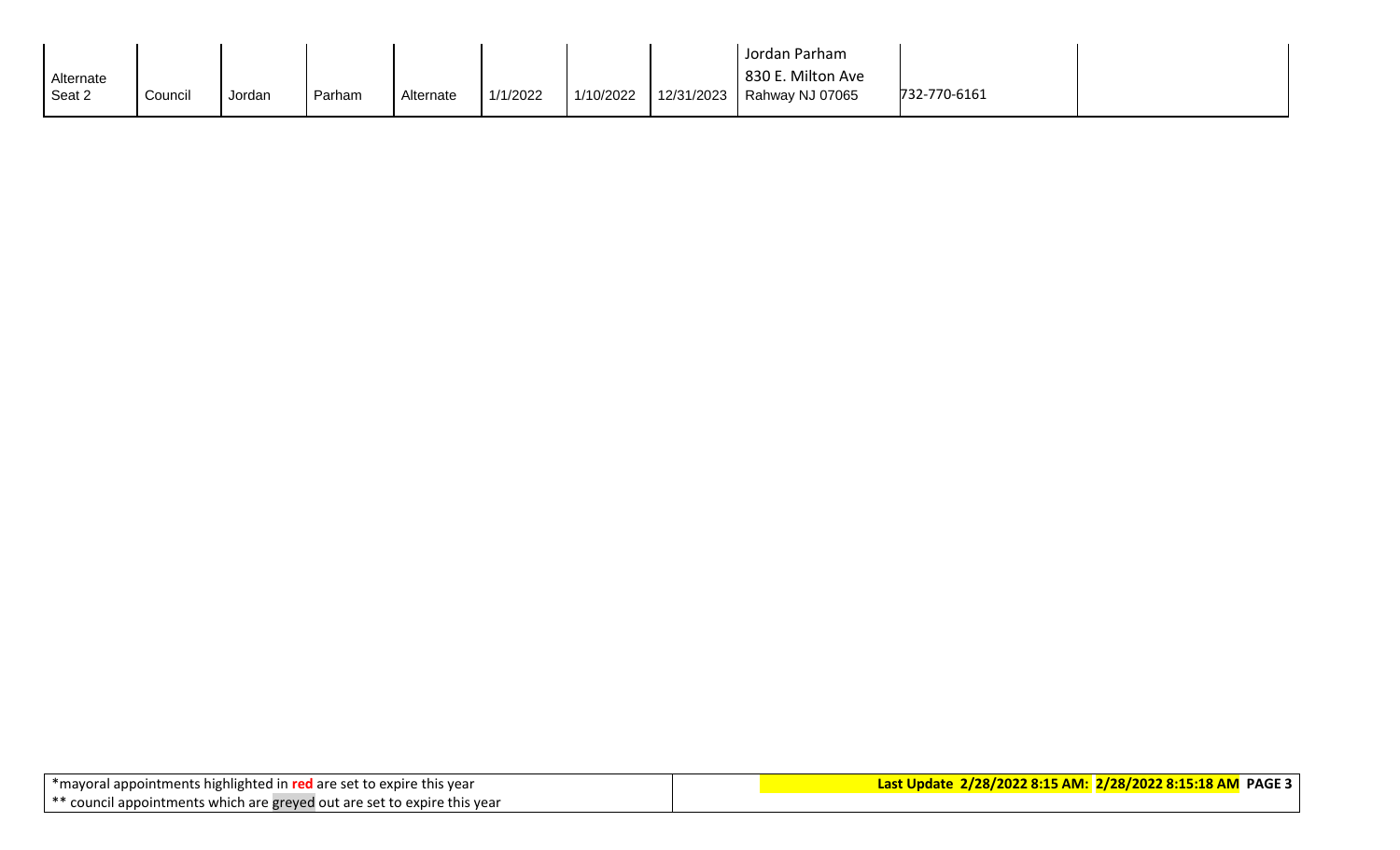| <b>Housing Authority (7 Members)</b> | Secretary:                                     |
|--------------------------------------|------------------------------------------------|
|                                      | Kelli-Allen Perrine - (732) 499-0066, ext. 112 |
|                                      | <b>RAHWAY HOUSING AUTHORITY</b>                |
|                                      | 165 East Grand Avenue                          |
|                                      | Rahway, NJ 07065                               |
|                                      | Fax: (732) 499-0070                            |
|                                      | kperrine@rha165.org                            |

5 Members – 5-year term (Council appoints)

1 Member – 5-year term (Mayor appoints)

1 Member – 5-year term (State appoints)

| <b>Position</b> | <b>Appointed</b><br><b>By</b> | <b>First</b><br><b>Name</b> | Last<br>Name  | <b>Title</b>  | <b>Calculated</b><br><b>Start Date</b> | <b>Appointed</b><br><b>Date</b> | <b>Calculated</b><br><b>End Date</b> | <b>Address</b>                                | <b>Tel</b>     | Email                       |
|-----------------|-------------------------------|-----------------------------|---------------|---------------|----------------------------------------|---------------------------------|--------------------------------------|-----------------------------------------------|----------------|-----------------------------|
|                 |                               |                             |               |               |                                        |                                 |                                      | Mr. James Pekarofski<br>1169 Jefferson Avenue | (732) 261-1518 | jimpekarofski@aol.com       |
| Seat 1          | Council                       | James                       | Pekarofski    | Member        | 1/11/2010                              | 1/13/2020                       | 8/15/2024                            | Rahway, NJ 07065                              |                |                             |
|                 |                               |                             |               |               |                                        |                                 |                                      | Mr. Robert Simon                              | (732) 259-4873 | Robertsimon1803@comcast.net |
| Seat 2          | Council                       | Robert                      | Simon         | Member        | 9/14/2015                              | 1/11/2021                       | 12/31/2025                           | 2148 Whittier Street<br>Rahway, NJ 07065      |                |                             |
|                 |                               |                             |               |               |                                        |                                 |                                      | Ms. Aisha Thomas-Petit                        | (201) 400-6866 | aishathomaspetit@gmail.com  |
|                 |                               |                             | Thomas-       |               |                                        |                                 |                                      | 1220 Pierpont Street                          |                |                             |
| Seat 3          | Council                       | Aisha                       | Petit         | Member        | 11/19/2018                             | 11/19/2018                      | 8/15/2026                            | Rahway NJ 07065                               |                |                             |
|                 |                               |                             |               |               |                                        |                                 |                                      | <b>Mr. Mark Ragan</b>                         | (732) 713-0827 | mjragan@hotmail.com         |
|                 |                               |                             |               |               |                                        |                                 |                                      | <b>23 Rutland Drive</b>                       |                |                             |
| Seat 4          | <b>Council</b>                | <b>Mark</b>                 | Ragan         | <b>Member</b> | 6/15/2005                              | 10/9/2018                       | 8/15/2022                            | Toms River, NJ 08757                          |                |                             |
|                 |                               |                             |               |               |                                        |                                 |                                      | Mr. Javier Gonzalez                           | (732) 770-9797 | Jgonzalez2515@yahoo.com     |
|                 |                               |                             |               |               |                                        |                                 |                                      | 438 Murray Street                             |                |                             |
| Seat 5          | Council                       | Javier                      | Gonzalez      | Member        | 11/19/2018                             | 11/19/2018                      | 8/15/2023                            | Rahway, NJ 07065                              |                |                             |
|                 |                               |                             |               |               |                                        |                                 |                                      | <b>Mr. Kyle Thomas</b>                        | (732) 207-1457 | Gkhalik7@yahoo.com          |
|                 |                               |                             |               |               |                                        |                                 |                                      | 962 Thorn Street                              |                |                             |
| Seat 6          | <b>Mayor</b>                  | Kyle                        | <b>Thomas</b> | <b>Member</b> | 1/26/2007                              | 11/9/2018                       | 11/30/2022                           | Rahway, NJ 07065                              |                |                             |
|                 |                               |                             |               |               |                                        |                                 |                                      | <b>Mr. Darren Lesinski</b>                    | (973) 906-1951 | Darren.lesinski@total.com   |
|                 |                               |                             |               |               |                                        |                                 |                                      | <b>770 Grove Street</b>                       |                |                             |
| Seat 7          | <b>State</b>                  | <b>Darren</b>               | Lesinski      | <b>Member</b> | 8/22/2011                              | 12/12/2014                      | 12/12/2019                           | <b>Rahway, NJ 07065</b>                       |                |                             |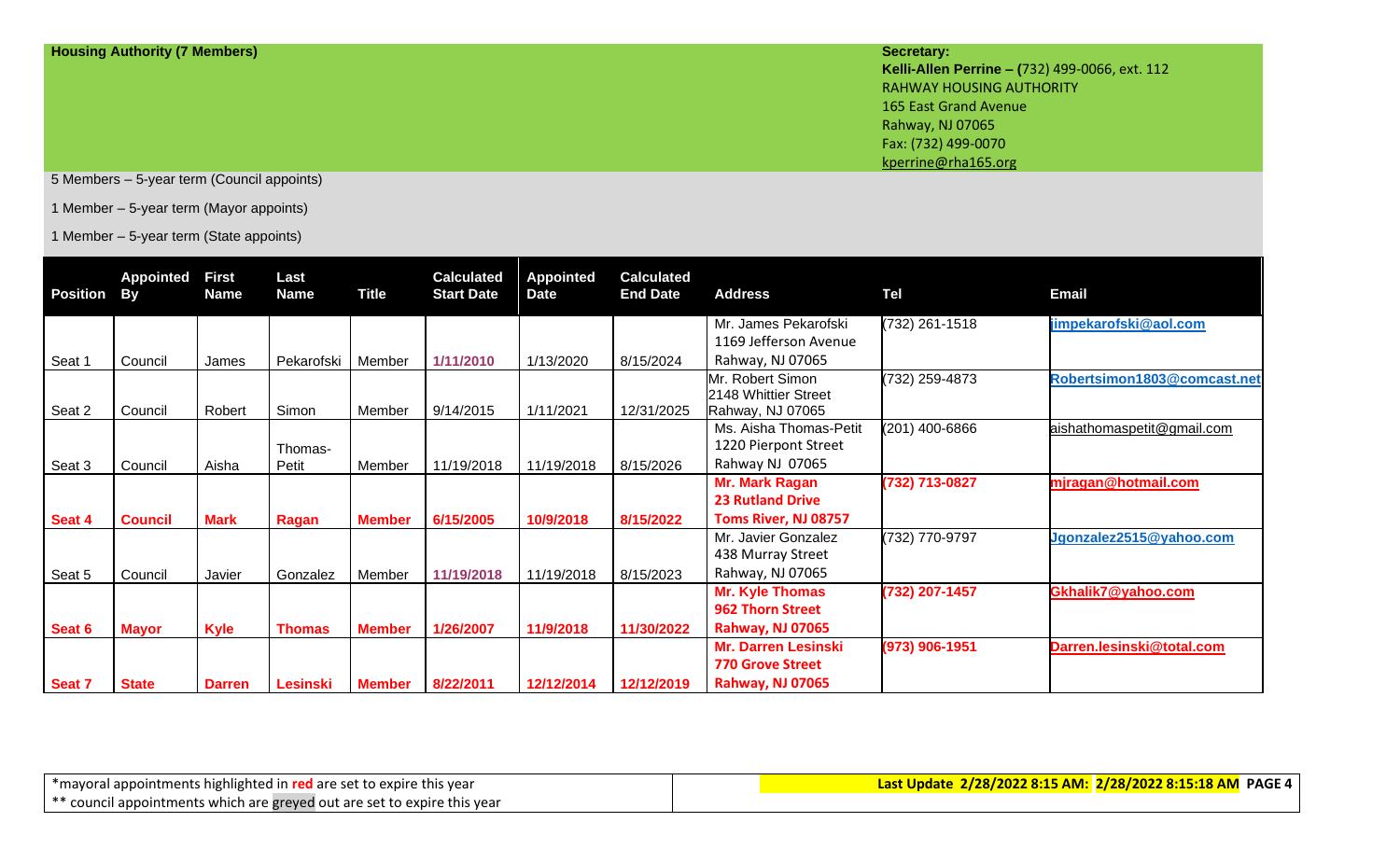### **Library Board (11 Total: 7 Members, 2 Ex-Officio Members, 2 Alternates) Secretary:**

**Ian Sloat** - (732) 340-1551 isloat@rahwaylibrary.org

7 Members – 5-year term (Mayor

2 Alternates

appoints)

Mayor & Supt. of Schools (or designee) are ex officio

members

| <b>Position</b> | <b>Appointed By</b> | <b>First Name</b> | <b>Last Name</b> | <b>Title</b>      | <b>Calculated</b><br><b>Start Date</b> | <b>Appointed</b><br><b>Date</b> | <b>Calculated</b><br><b>End Date</b> | <b>Address</b>                              | Tel          | Email                    |
|-----------------|---------------------|-------------------|------------------|-------------------|----------------------------------------|---------------------------------|--------------------------------------|---------------------------------------------|--------------|--------------------------|
|                 | Elected             |                   |                  | Mayor, Ex Officio | 1/1/2019                               |                                 | 12/31/2022                           | 1 City Hall Plaza                           | 732-713-3919 | mayor@cityofrahway.com   |
| Seat 1          |                     | Raymond           | Giacobbe         |                   |                                        |                                 |                                      | Rahway NJ 07065<br>Ms. Allison Jerez-Toro   | 347-731-9907 | ajerez81@comcast.net     |
|                 |                     |                   |                  |                   |                                        |                                 |                                      | 147 West Hazelwood Ave                      |              |                          |
| Seat 2          | Mayor               | Allison           | Jerez-Toro       | Designee          | 1/1/2019                               | 1/1/2021                        | 12/31/2025                           | Rahway, NJ 07065                            |              |                          |
|                 |                     |                   |                  |                   |                                        |                                 |                                      | Patricia Camp                               | 732-396-1020 | ocamp@rahway.net         |
|                 |                     |                   |                  |                   |                                        |                                 |                                      | 7th & 8th Grade Academy                     |              |                          |
|                 |                     |                   |                  | Superintendent,   |                                        |                                 |                                      | <b>Kline Place</b>                          |              |                          |
| Seat 3          | Appointed           | Patricia          | Camp             | Ex Officio        | 1/1/2019                               |                                 | 12/31/2022                           | Rahway NJ 07065                             |              |                          |
|                 |                     |                   |                  |                   |                                        |                                 |                                      | Susan Farrar                                | 732-259-3862 | sfarrar@rahway.net       |
|                 |                     |                   |                  |                   |                                        |                                 |                                      | 941 Richard Boulevard                       |              |                          |
| Seat 4          | Superintendent      | Susan             | Farrar           | Designee          | 1/1/2019                               |                                 | 12/31/2022                           | Rahway NJ 07065                             |              |                          |
|                 |                     |                   |                  |                   |                                        |                                 |                                      | <b>Derron Palmer</b>                        | 732-453-4204 | Derron2000@gmail.com     |
|                 |                     |                   |                  |                   |                                        |                                 |                                      | 453 Lower Alden Drive                       |              |                          |
| Seat 5          | Mayor               | Derron            | Palmer           | President         | 1/1/2015                               | 1/1/2020                        | 12/31/2025                           | Rahway NJ 07065                             |              |                          |
|                 |                     |                   |                  |                   |                                        |                                 |                                      | <b>Jeffery Bost</b><br>901 Milton Boulevard | 732-642-9868 | Jeffrey.bost@yahoo.com   |
| Seat 6          | Mayor               | Jeffrey           | <b>Bost</b>      | Member            | 1/1/2017                               | 1/1/2020                        | 12/31/2026                           | Rahway NJ 07065                             |              |                          |
|                 |                     |                   |                  |                   |                                        |                                 |                                      | Kat Irwin                                   |              |                          |
|                 |                     |                   |                  |                   |                                        |                                 |                                      | 1400 Esterbrook Ave                         |              |                          |
| Seat 7          | Mayor               | Kat               | Irwin            | Member            | 1/1/2022                               | 1/10/2022                       | 12/31/2026                           | Rahway NJ 07065                             |              |                          |
|                 |                     |                   |                  |                   |                                        |                                 |                                      | <b>Melinda Rachlin</b>                      | 732-259-1154 | melzac@gmail.com         |
|                 |                     |                   |                  |                   |                                        |                                 |                                      | 2215 Allen Street                           |              |                          |
| Seat 8          | <b>Mayor</b>        | <b>Melinda</b>    | <b>Rachlin</b>   | <b>Member</b>     | 1/1/2018                               |                                 | 12/31/2022                           | Rahway NJ 07065                             |              |                          |
|                 |                     |                   |                  |                   |                                        |                                 |                                      | <b>Terry Benjamin</b>                       | 848-467-1882 | twbenj@yahoo.com         |
|                 |                     |                   |                  |                   |                                        |                                 |                                      | <b>1853 Barnett Street</b>                  |              |                          |
| Seat 9          | <b>Mayor</b>        | <b>Terry</b>      | <b>Benjamin</b>  | <b>Member</b>     | 1/1/2018                               |                                 | 12/31/2022                           | Rahway NJ 07065                             |              |                          |
|                 |                     |                   |                  |                   |                                        |                                 |                                      | Shakira Johnson                             | 732-713-1167 | shakira@jprandevents.com |
|                 |                     |                   |                  |                   |                                        |                                 |                                      | 1360 Maple Terrace                          |              |                          |
| Seat 10         | Mayor               | Shakira           | Johnson          | Alternate         | 1/1/2015                               | 1/1/2020                        | 12/31/2025                           | Rahway NJ 07065                             |              |                          |

\*mayoral appointments highlighted in **red** are set to expire this year \*\* council appointments which are greyed out are set to expire this year **Last Update 2/28/2022 8:15 AM: 2/28/2022 8:15:18 AM PAGE 5**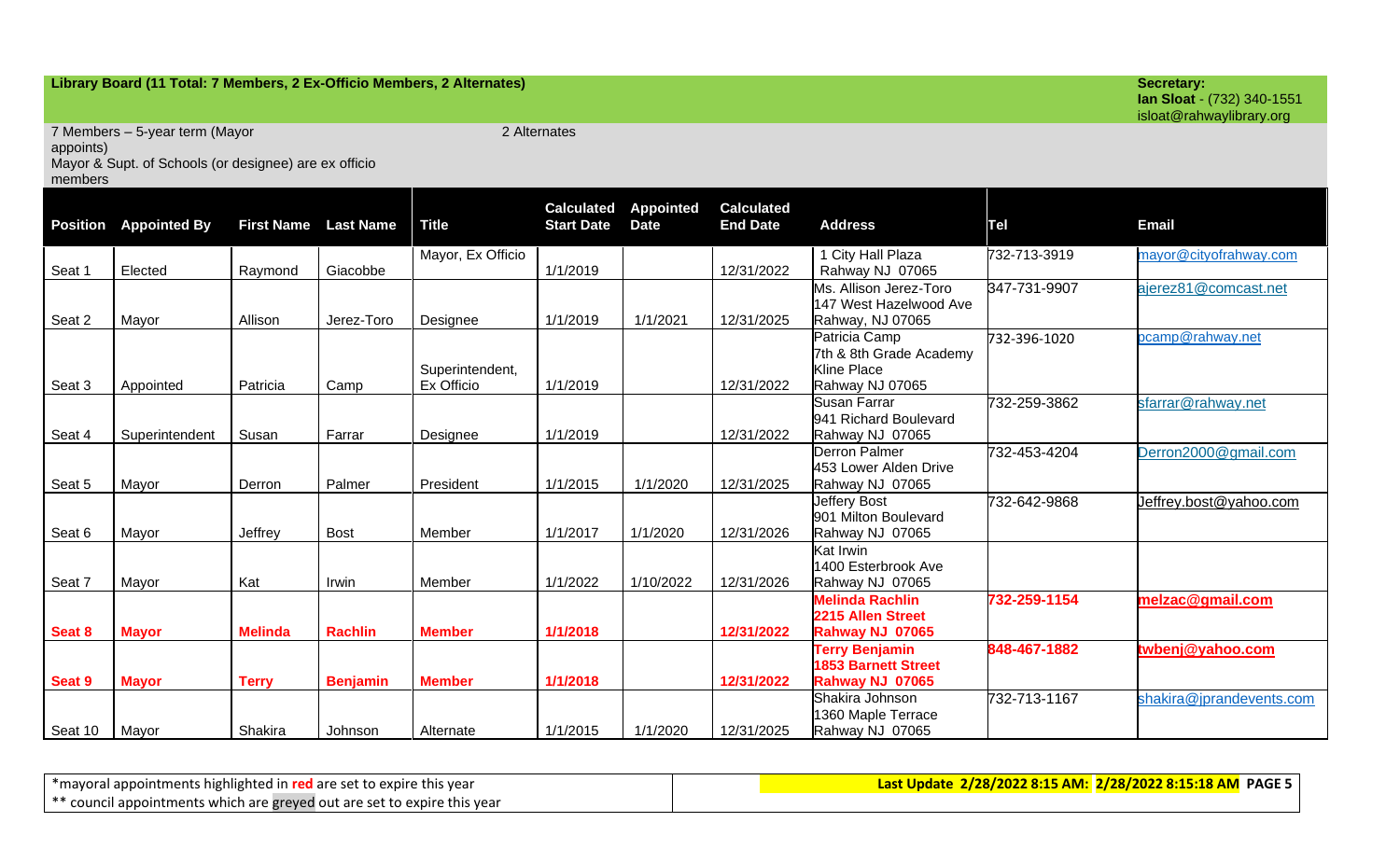|                     |       |        |          |           |          |          |            | Thomas O'Reilly<br>IMr<br>1105 Greslin Terrace | 732-259-6589 | . ealtomoreilly@gmail.com |
|---------------------|-------|--------|----------|-----------|----------|----------|------------|------------------------------------------------|--------------|---------------------------|
| I Seat <sup>1</sup> | Mavor | Thomas | つ'Reilly | Alternate | 1/1/2020 | 1/1/2020 | 12/31/2025 | Rahway, NJ 07065                               |              |                           |

| *mayoral appointments highlighted in red are set to expire this year     |  |  |
|--------------------------------------------------------------------------|--|--|
| ** council appointments which are greyed out are set to expire this year |  |  |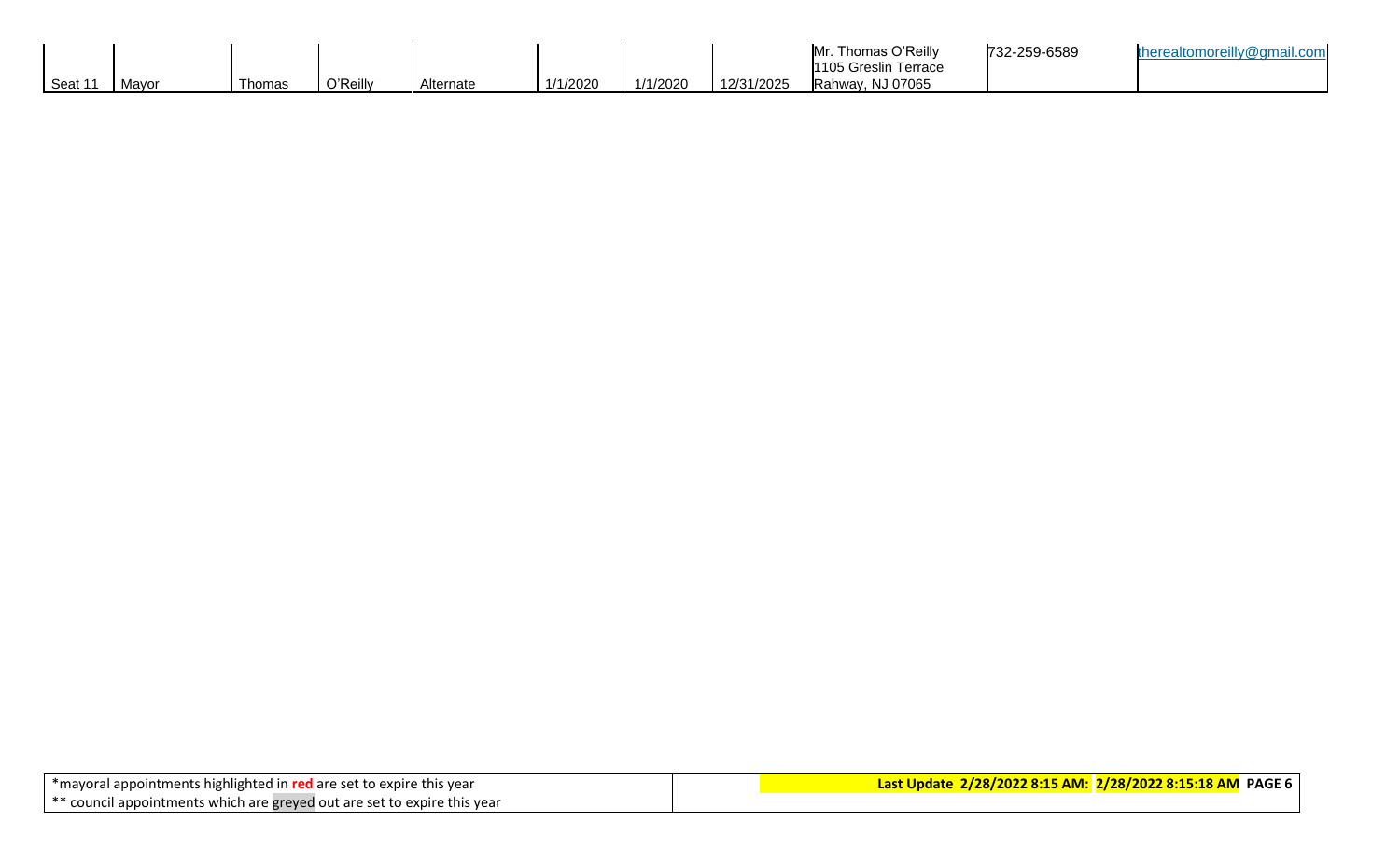### **Planning Board (12 Total: 10 Members, 2 Alternates) Secretary:**

**Steve Decker** - 732-827-2196 (w) sdecker@cityofrahway.com

Class I Member - Mayor Nation 2-year term (Mayor 2 Alternates; Citizens of the community – 2-year term (Mayor appoints)

Class II Member (1) Official of Municipality – 1-year term (not Councilmember) (Mayor appoints)

Class III Member (1) Member of Council – 1-year term (Council appoints)

Class IV Member (6) Citizens of community – 4-year term (1 must be Environmental Commission Member\*) (Mayor appoints)

| <b>Appointed</b><br><b>By</b> | <b>First Name</b> | <b>Last Name</b> | <b>Title</b>                      | <b>Calculated</b><br><b>Start Date</b> | <b>Appointed</b><br><b>Date</b> | <b>Calculated</b><br><b>End Date</b> | <b>Address</b>                                                                            | Tel          | <b>Email</b>                |
|-------------------------------|-------------------|------------------|-----------------------------------|----------------------------------------|---------------------------------|--------------------------------------|-------------------------------------------------------------------------------------------|--------------|-----------------------------|
| Elected                       | Raymond           | Giacobbe         | Class I Member                    | 1/1/2018                               | 1/8/2018                        | 12/31/2022                           | Mayor Raymond<br>Giacobbe<br>1 City Hall Plaza<br>Rahway NJ 07065                         | 732-713-3919 | mayor@cityofrahway.com      |
| <b>Mayor</b>                  | <b>Jeffrey</b>    | <b>Brooks</b>    | <b>Class I Member</b>             | 1/1/2019                               | 1/7/2019                        | 12/31/2022                           | <b>Jeffrey Brooks</b><br><b>419 Cornell Avenue</b><br><b>Rahway</b>                       | 732-688-9116 | jeffreycbrooks@gmail.com    |
| <b>Mayor</b>                  | <b>Frank</b>      | <b>Spallone</b>  | <b>Class II</b><br><b>Member</b>  | 1/1/2019                               | 1/10/2022                       | 12/31/2022                           | <b>Mr. Frank Spallone</b><br><b>City Hall Plaza</b><br><b>Rahway, NJ 07065</b>            | n/a          | fspallone@cityofrahway.com  |
| Council                       | Jeremy            | Mojica           | <b>Class III</b><br><b>Member</b> | 1/1/2019                               | 1/10/2022                       | 12/31/2022                           | Mr. Jeremy Mojica<br>889 West Lake Ave<br><b>Rahway, NJ 07065</b>                         | 908-472-8421 | jmojica@cityofrahway.com    |
| Mayor                         | Jeffrey           | Robinson         | Class IV<br>Member*               | 1/1/2018                               | 1/10/2022                       | 12/31/2025                           | Jeffrey Robinson<br>244 Stanton Street<br>Rahway NJ 07065                                 | 732-770-2345 | robinsonjeff13@gmail.com    |
| Mayor                         | William           | Hering           | Class IV<br>Member                | 1/1/2018                               | 1/10/2022                       | 12/31/2025                           | <b>William Hering</b><br><b>Matrix NAC</b><br>601 New Brunswick<br>Ave<br>Rahway NJ 07065 | 732-713-2839 | safevoltage@comcast.net     |
| Mayor                         | Robert            | Simon            | Class IV<br>Member                | 1/9/2017                               | 1/1/2021                        | 12/31/2024                           | Mr. Robert Simon<br>2148 Whittier Street<br>Rahway, NJ 07065                              | 732-259-4873 | robertsimon1803@comcast.net |
| <b>Mayor</b>                  | <b>Alexander</b>  | <b>Shipley</b>   | <b>Class IV</b><br><b>Member</b>  | 1/1/2019                               | 1/7/2019                        | 12/31/2022                           | <b>Alexander Shipley</b><br><b>457 Elm Avenue</b><br>Rahway NJ 07065                      | 732-382-7573 | rahwayindian66@comcast.net  |

\*mayoral appointments highlighted in **red** are set to expire this year \*\* council appointments which are greyed out are set to expire this year **Last Update 2/28/2022 8:15 AM: 2/28/2022 8:15:18 AM PAGE 7**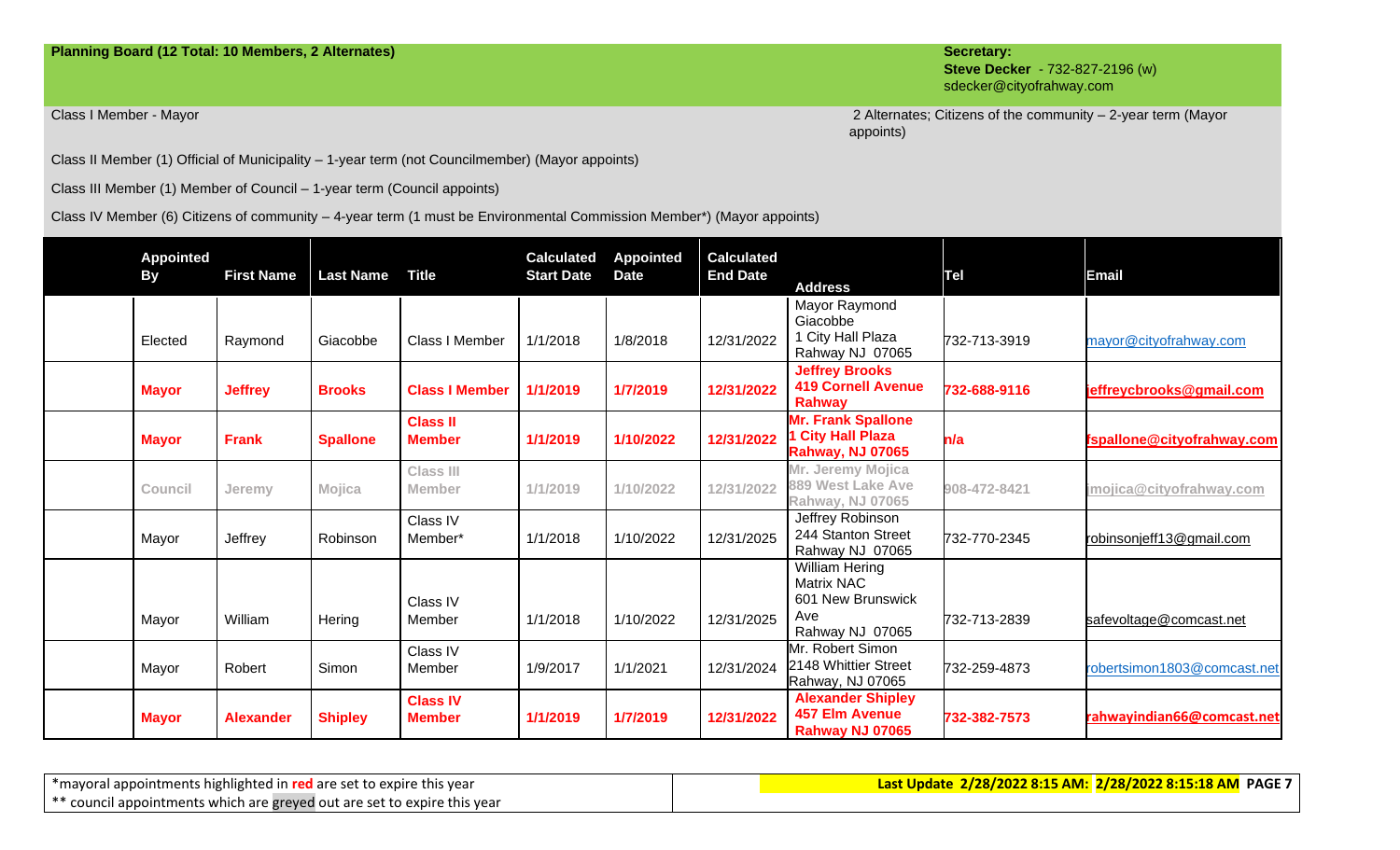| Mayor        | Thomas             | O'Reilly      | Class IV<br>Member               | 1/1/2018 | 1/1/2021 | 12/31/2024 | Mr. Thomas O'Reilly<br>1105 Greslin Terrace<br>Rahway, NJ 07065                   | 732-259-6589 | tjays7@aol.com      |
|--------------|--------------------|---------------|----------------------------------|----------|----------|------------|-----------------------------------------------------------------------------------|--------------|---------------------|
| <b>Mayor</b> | <b>Michael</b>     | <b>Pakay</b>  | <b>Class IV</b><br><b>Member</b> | 1/1/2019 | 1/7/2019 | 12/31/2022 | <b>Michael Pakay</b><br><b>190 W Emerson Ave</b><br>Rahway NJ 07065               | 732-713-6489 | pakaymc@gmail.com   |
| <b>Mayor</b> | <b>William</b>     | <b>Cladek</b> | <b>Alternate 1</b>               | 1/1/2018 | 1/7/2021 | 12/31/2022 | <b>William Cladek</b><br><b>1338 Esterbrook</b><br><b>Ave, Rahway NJ</b><br>07065 | 732-770-5703 | wcladek@verizon.net |
| <b>Mayor</b> | <b>Christopher</b> | <b>Brown</b>  | <b>Alternate 2</b>               | 1/1/2018 | 1/1/2021 | 12/31/2022 | <b>Christopher Brown</b><br>315 Berthold Ave<br>Rahway NJ 07065                   | 732-513-6201 | ayipapi@comcast.net |

| <b>Planning Board - Professionals</b> |                                                                             |                                                               |                                                                                                |                       |                       |
|---------------------------------------|-----------------------------------------------------------------------------|---------------------------------------------------------------|------------------------------------------------------------------------------------------------|-----------------------|-----------------------|
|                                       |                                                                             |                                                               |                                                                                                |                       |                       |
| <b>Name</b>                           | <b>Title</b>                                                                | <b>Email</b>                                                  | <b>Address</b>                                                                                 | <b>Telephone Work</b> | <b>Telephone Cell</b> |
| Kevin O'Brien                         | <b>Zoning Board Planner</b>                                                 | shamrock_KOB@comcast.net                                      | Shamrock Enterprises 866 Madison Ave Rahway NJ<br>07065                                        | 732-388-4765 (home)   | 732-809-6672          |
| Jacqueline<br>Dirmann                 | Engineer for both boards                                                    | jacqueline.dirmann@colliersengineering.com Arlington NJ 07856 | Colliers Engineering 400 Valley Road, Ste 304 Mt                                               | 973-393-3110 ext 4549 | 862-812-2673          |
| Leigh Fleming                         | Planning Board Planner                                                      | Ifleming@hgapa.com                                            | Heyer, Gruel & Associates Community Planning<br>Consultants 236 Broad Street Red Bank NJ 07701 | 732-741-2900          | 917-293-6634          |
| Malcolm X.<br>Thorpe                  | fill in Attorney for the<br>Zoning Board of<br>Adjustment with Karl<br>Kemm | mthorpe@msbnj.com                                             | McMANIMON, SCOTLAND & BAUMANN, LLC<br>75 Livingston Avenue<br>Roseland, New Jersey 07068       | 973-681-7987          | 908-487-7076          |
| Karl P. Kemm                          | Attorney for the Planning<br>Board, assisting with<br><b>Zoning Board</b>   | kkemm@MSBNJ.COM                                               | McMANIMON, SCOTLAND & BAUMANN, LLC<br>75 Livingston Avenue<br>Roseland, New Jersey 07068       | 973-622-5166          | 732-735-5695          |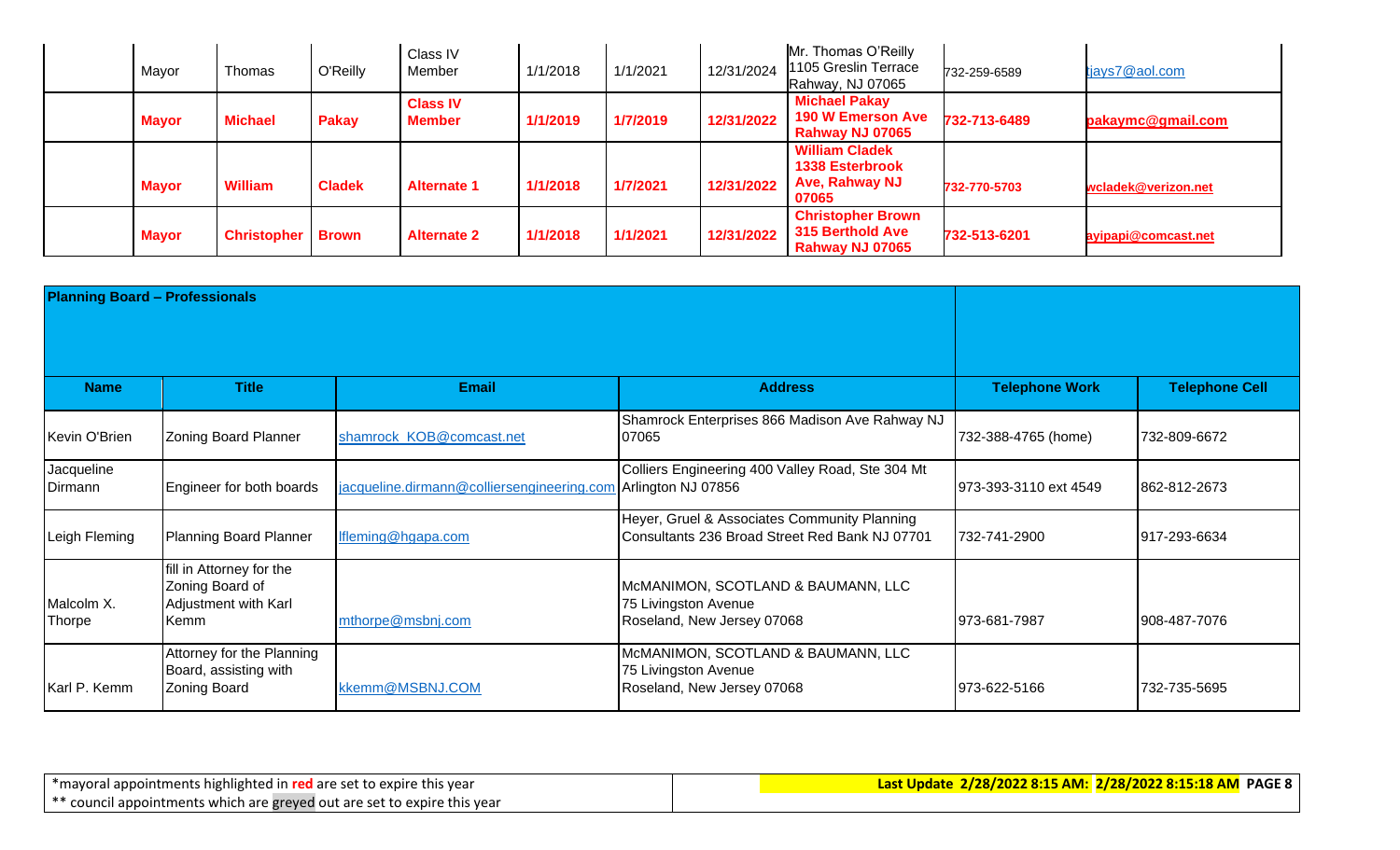# **Karin Napier –** 732-827-2022 (w) knapier@cityofrahway.com

5-year term - Mayor appoints & Council confirms

| <b>Position</b> | <b>Appointed By</b>     | <b>First Name</b> | <b>Last Name</b> | <b>Title</b>            | <b>Calculated</b><br><b>Start Date</b> | <b>Appointed</b><br><b>Date</b> | <b>Calculated</b><br><b>End Date</b> | <b>Address</b>                        | Tel                      | Email                       |
|-----------------|-------------------------|-------------------|------------------|-------------------------|----------------------------------------|---------------------------------|--------------------------------------|---------------------------------------|--------------------------|-----------------------------|
|                 |                         |                   |                  | Vice-                   |                                        |                                 |                                      | Mr. Rodney Farrar<br>1726 Park Street | 732-382-9216<br>732-397- |                             |
| Member 1        | Mayor; Council Approval | Rodney            | Farrar           | Chairman                | 1/1/2015                               | 1/13/2020                       | 12/31/2024                           | Rahway NJ 07065                       | 0384(c)                  | rfarrar@cityofrahway.com    |
|                 |                         |                   |                  |                         |                                        |                                 |                                      | Dorian Timmons<br>499 West Grand      |                          |                             |
|                 |                         |                   |                  |                         |                                        |                                 |                                      | Avenue - #1                           |                          |                             |
| Member 2        | Mayor; Council Approval | Dorian            | Timmons          | Commissioner            | 1/1/2017                               | 1/10/2022                       | 12/31/2026                           | Rahway NJ 07065                       |                          |                             |
|                 |                         |                   |                  |                         |                                        |                                 |                                      | Mr. Anthony Dalmau<br>1653 Columbus   |                          |                             |
|                 |                         |                   |                  |                         |                                        |                                 |                                      | Place                                 |                          |                             |
| Member 3        | Mayor; Council Approval | Tony              | Dalmau           | Commissioner            | 1/1/2016                               | 1/11/2021                       | 12/31/2025                           | Rahway, NJ 07065                      | 908-472-1140             | Tony.dalmau125@gmail.com    |
|                 |                         |                   |                  |                         |                                        |                                 |                                      | Ms. Mary Gustofson                    |                          |                             |
|                 |                         |                   |                  |                         |                                        |                                 |                                      | 360 Rudolph                           |                          |                             |
| Member 4        | Mayor; Council Approval | Mary              | Gustofson        | Commissioner   1/1/2016 |                                        | 1/11/2021                       | 12/31/2025                           | Avenue<br>Rahway, NJ 07065            | 732-556-7842             | Mary.gustofson@suez-na.com  |
|                 |                         |                   |                  |                         |                                        |                                 |                                      | <b>Armando Sanchez</b>                |                          |                             |
|                 |                         |                   |                  |                         |                                        |                                 |                                      | 522 Jefferson                         |                          |                             |
|                 | <b>Mayor; Council</b>   |                   |                  |                         |                                        |                                 |                                      | <b>Street</b>                         |                          |                             |
| <b>Member 5</b> | <b>Approval</b>         | <b>Armando</b>    | <b>Sanchez</b>   | <b>Chairman</b>         | 1/1/2018                               | 2/12/2018                       | 12/31/2022                           | Rahway, NJ 07065                      | 908-603-7987             | armando.sanchez17@gmail.com |
|                 |                         |                   |                  |                         |                                        |                                 |                                      | Brittany Hale, Esq.                   |                          |                             |
|                 |                         |                   |                  |                         |                                        |                                 |                                      | 1 Park Square                         |                          |                             |
|                 |                         |                   |                  |                         |                                        |                                 |                                      | #1423                                 |                          |                             |
| Member 6        | Mayor; Council Approval | <b>Brittany</b>   | Hale             | Commissioner   1/1/2019 |                                        | 1/7/2019                        | 12/31/2023                           | Rahway, NJ 07065                      | 609-456-3001             | brittany.s.hale@gmail.com   |
|                 |                         |                   |                  |                         |                                        |                                 |                                      | <b>Timothy Nash</b>                   |                          |                             |
|                 |                         |                   |                  |                         |                                        |                                 |                                      | 865 Central                           |                          |                             |
|                 |                         |                   |                  |                         |                                        |                                 |                                      | Avenue                                |                          |                             |
| Member 7        | Mayor; Council Approval | Timothy           | Nash             | Commissioner   1/1/2015 |                                        | 1/7/2019                        | 12/31/2023                           | Rahway, NJ 07065                      | 732-388-2196             | nash.tim@comcast.net        |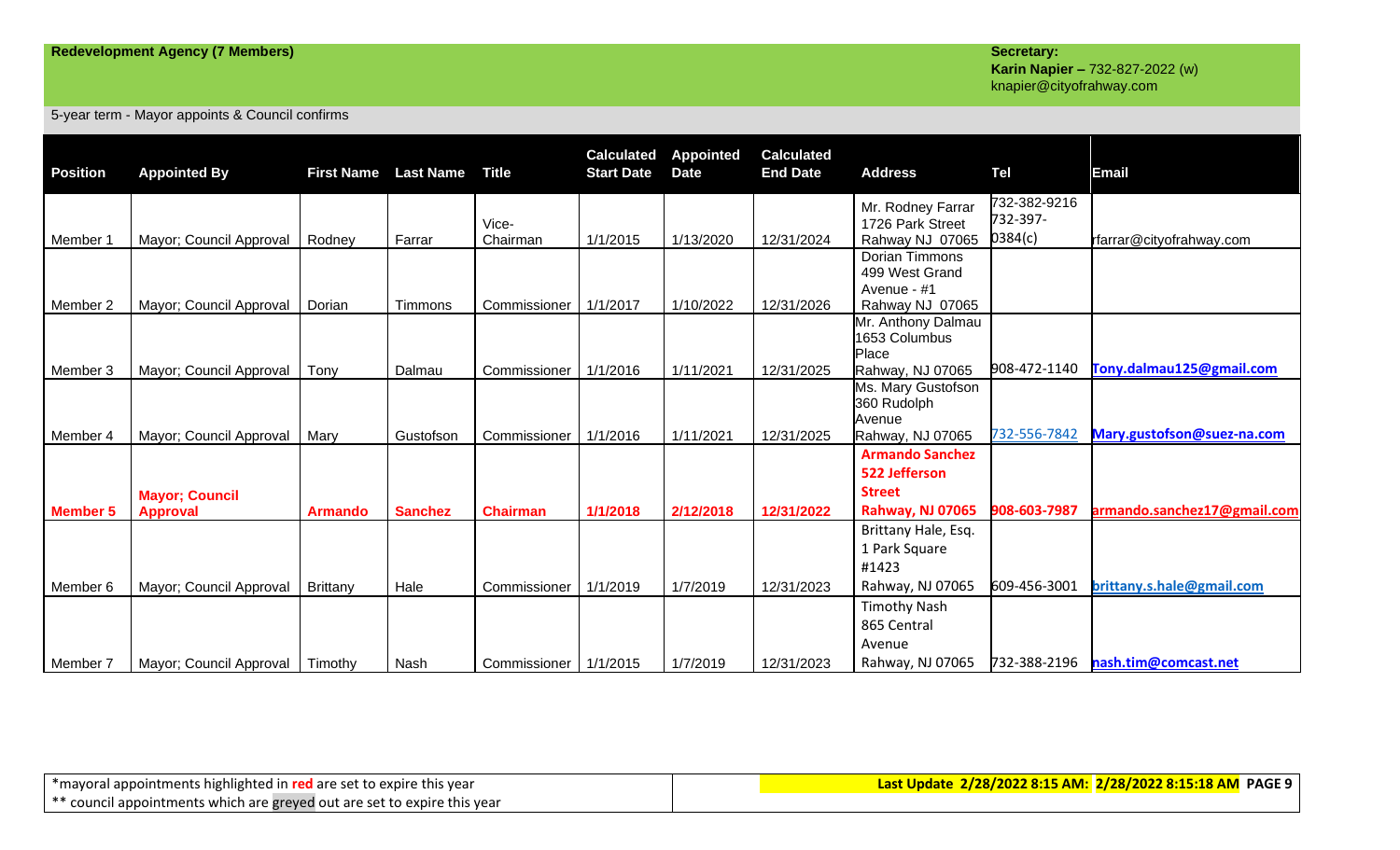|  |           | Anne Rowan, Esq.                  |                |                                            |
|--|-----------|-----------------------------------|----------------|--------------------------------------------|
|  |           | Rainone Coughlin Minchello, LLC   | (W) 732-709-   |                                            |
|  |           | 555 US Highway 1 South, Suite 400 | 4182 (C): 732- |                                            |
|  | Attorney  | Iselin, NJ 08830                  | 791-1555       | arowan@njrcmlaw.com                        |
|  |           | Ronald Gordon, Esq.               |                |                                            |
|  |           | Rainone Coughlin Minchello, LLC   |                |                                            |
|  |           | 555 US Highway 1 South, Suite 400 | (W) 732-709-   |                                            |
|  | Attorney  | Iselin, NJ 08830                  | 4182           | rgordon@njrcmlaw.com                       |
|  |           | Frank Ruggiero                    | (W) 732-827-   |                                            |
|  |           | 1 City Hall Plaza                 | 2019           | fruggiero@cityofrahway.com                 |
|  | Treasurer | Rahway, NJ 07065                  |                |                                            |
|  |           | Jacqueline Dirmann                | (C) 862-812-   |                                            |
|  |           | Maser Consulting P.A.             | 2673 (W) 973-  |                                            |
|  |           | 400 Valley Road   Suite 304       | 398-3110 ext.: |                                            |
|  | Engineer  | Mt. Arlington, NJ 07856           | 4549           | jacqueline.dirmann@colliersengineering.com |
|  |           | Leigh Fleming, PP, AICP           |                |                                            |
|  |           | Heyer, Gruel & Associates         |                |                                            |
|  |           | 236 Broad Street                  | (W) 732-741-   |                                            |
|  | Planner   | Red Bank, NJ 07701                | 2900           | Ifleming@hgapa.com                         |
|  |           | Robert Landolfi                   |                |                                            |
|  | Executive | 1 City Hall Plaza                 |                | rlandolfi@cityofrahway.com                 |
|  | Director  | Rahway, New Jersey 07065          | 732-827-2005   |                                            |
|  |           |                                   | (W) 732-827-   |                                            |
|  | Deputy    | <b>Matthew Pukavich</b>           | 2002           |                                            |
|  | Executive | 1 City Hall Plaza                 | (C) 973-991-   | mpukavich@cityofrahway.com                 |
|  | Director  | Rahway, New Jersey 07065          | 7590           |                                            |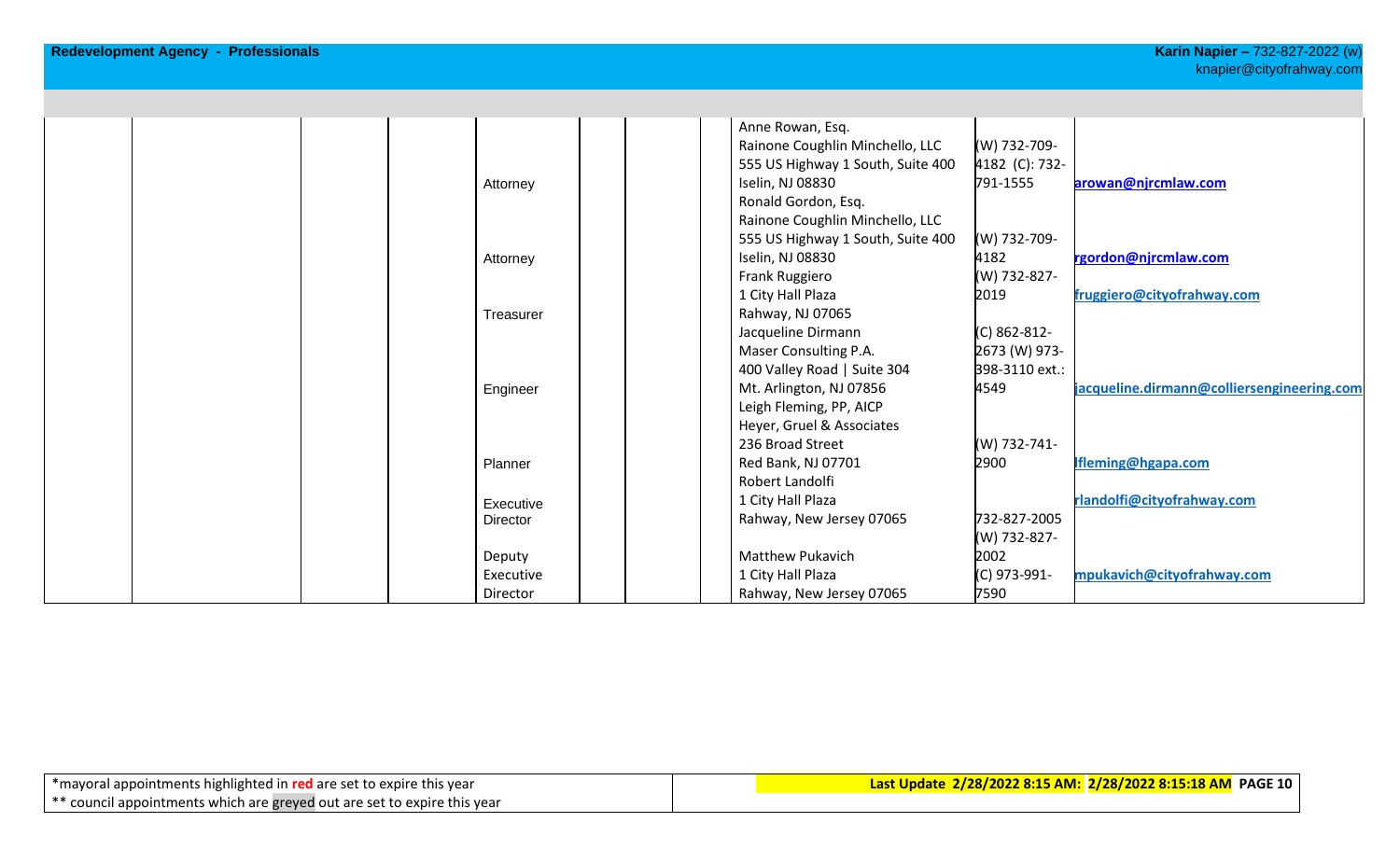### **Social Justice Commission (11 Total: 9 Members, 2 Alternates) Secretary: Daija Robinson**

**732-827-2003 drobinson@cityofrahway.com**

3 members initial term expires 12/31/21 (15 months) Alternate 1 initial term expires - 12/31/21 3 members initial term expires 12/31/22 (27 months) Alternate 2 initial term expires 12/31/22

3 members initial term expires 12/31/23 (39 months)

| <b>Position</b> | <b>Appointe</b><br>d By |                 | <b>First Name</b> Last Name                                                                                                                      | <b>Title</b>  | <b>Calculate</b><br>d Start<br><b>Date</b> | <b>Appointe</b><br>d Date | <b>Calculated</b><br><b>End Date</b> | <b>Address</b>                                                                      | <b>Tel</b>   | <b>Email</b>                                                |
|-----------------|-------------------------|-----------------|--------------------------------------------------------------------------------------------------------------------------------------------------|---------------|--------------------------------------------|---------------------------|--------------------------------------|-------------------------------------------------------------------------------------|--------------|-------------------------------------------------------------|
| Seat 1          | Mayor                   | Najah           | Allen                                                                                                                                            | Member        | 9/1/2020                                   | 9/1/2020                  | 12/31/2022                           | Ms. Najah Allen<br>121 East Emerson Avenue<br>Rahway, New Jersey 07065              |              |                                                             |
| Seat 2          | <b>Mayor</b>            | <b>Kiana</b>    | Amaya                                                                                                                                            | <b>Member</b> | 9/1/2020                                   | 9/1/2020                  | 12/31/2021                           | Ms. Kiana Amaya<br>1565 Irving Street, Apt 2<br>Rahway, New Jersey 07065            |              |                                                             |
| Seat 3          | Mayor                   | Jeffrey         | <b>Brooks</b>                                                                                                                                    | Co-Chair      | 9/1/2020                                   | 9/1/2020                  | 12/31/2023                           | Mr. Jeffrey Brooks<br>419 Cornell Avenue<br>Rahway, New Jersey 07065                |              | jeffreycbrooks@gmail.com                                    |
| Seat 4          | Mayor                   | <b>Brittany</b> | Hale                                                                                                                                             | Co-Chair      | 9/1/2020                                   | 9/1/2020                  | 12/31/2023                           | Ms. Brittany Hale<br>1 Park Square #1423<br>Rahway, New Jersey 07065                |              |                                                             |
| Seat 5          | Mayor                   | James           | Robinson                                                                                                                                         | Member        | 9/1/2020                                   | 9/1/2020                  | 12/31/2022                           | Mr. James Robinson<br>1 Park Square - Apt 1302<br>Rahway, New Jersey 07065          |              |                                                             |
| Seat 6          | Mayor                   | Marti           | Robinson                                                                                                                                         | Member        | 9/1/2020                                   | 9/1/2020                  | 12/31/2022                           | Rev. Dr. Marti Robinson<br>48 Catherine Court<br>Laurence Harbor, NJ 08879          |              |                                                             |
| Seat 7          | <b>Mayor</b>            | <b>Armani</b>   | Saahd-<br><b>Tann</b>                                                                                                                            | <b>Member</b> | 9/1/2020                                   | 9/1/2020                  | 12/31/2021                           | <b>Ms. Armani Saahd-Tann</b><br>10 N Wood Avenue Apt 218<br><b>Linden, NJ 07036</b> |              |                                                             |
| Seat 8          | <b>Mayor</b>            | <b>Joanelle</b> | <b>Bailey</b>                                                                                                                                    | <b>Member</b> | 9/1/2020                                   | 9/1/2020                  | 12/31/2021                           | <b>Joanelle Bailey</b>                                                              |              | Joanelle.Bailey@gmail.co                                    |
| Seat*           | <b>Mayor</b>            | <b>Courtney</b> | <b>Anderson</b>                                                                                                                                  |               | 4/19/2021                                  | 4/19/2021                 |                                      | <b>Courtney Anderson</b><br>906 Leesville Ave<br>Rahway NJ 07065                    | 732-362-1336 | cander2014@gmail.com                                        |
|                 |                         |                 | *mayoral appointments highlighted in red are set to expire this year<br>** council appointments which are greyed out are set to expire this year |               |                                            |                           |                                      |                                                                                     |              | Last Update 2/28/2022 8:15 AM: 2/28/2022 8:15:18 AM PAGE 11 |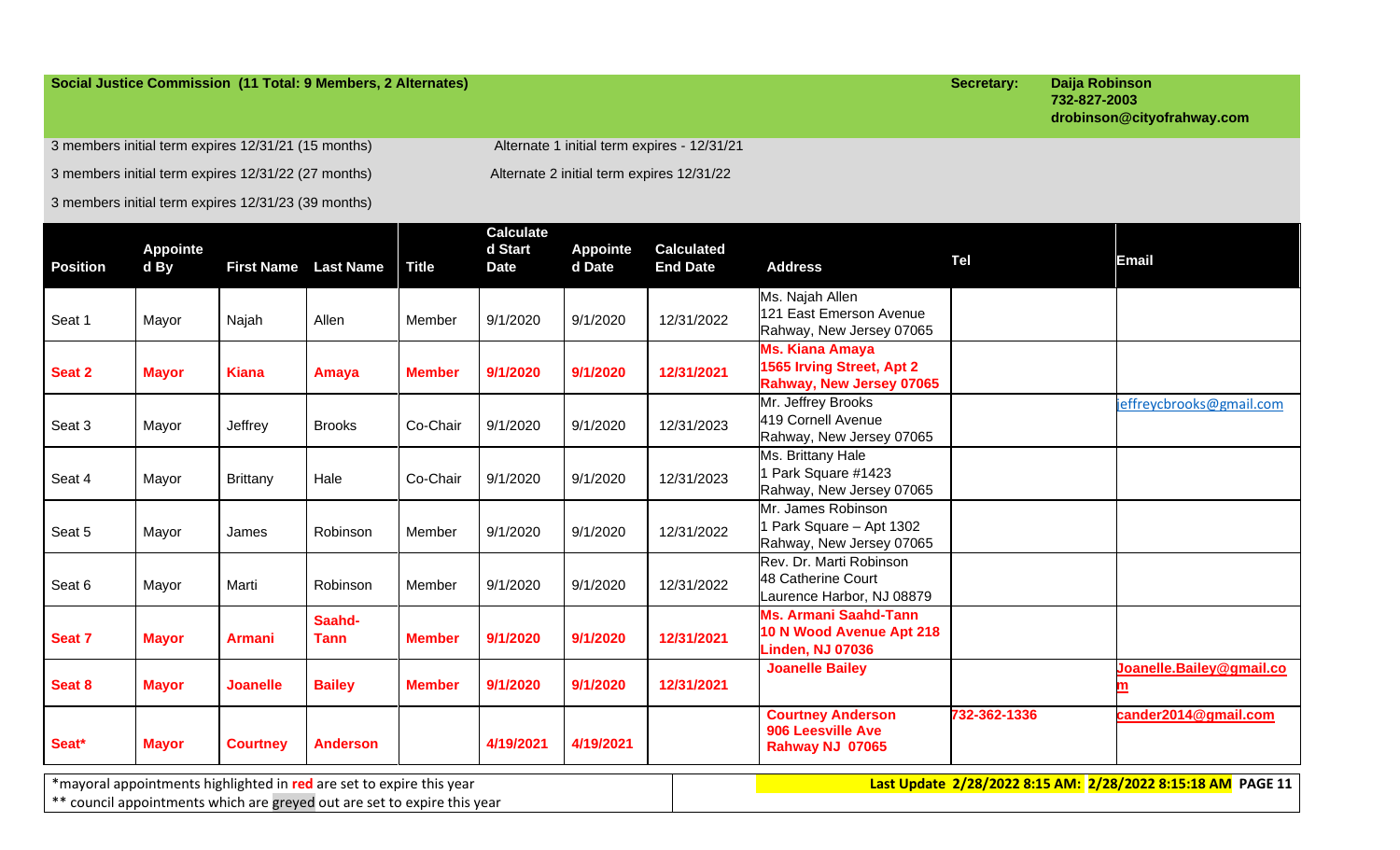| Seat 9                | Mayor   | Jessie   | Wilson         | Member           | 9/1/2020  | 9/1/2020  | 12/31/2023 | Ms. Jessie Wilson<br>1316 Maple Terrace<br>Rahway, New Jersey 07065              |              |                  |
|-----------------------|---------|----------|----------------|------------------|-----------|-----------|------------|----------------------------------------------------------------------------------|--------------|------------------|
| Alternate 1   Council |         | Samantha | <b>Harries</b> | <b>Alternate</b> | 4/19/2021 | 4/19/2021 | 12/31/2021 | <b>Samantha Harries</b><br><b>722 Central Avenue</b><br>Rahway, New Jersey 07065 | 908-294-2929 | sharries@aol.com |
| Alternate 2           | Council | Jonathan | Jeffrey        | Alternate        | 9/8/2020  | 9/8/2020  | 12/31/2022 |                                                                                  |              |                  |

| *mayoral appointments highlighted in red are set to expire this year |                                                                          |
|----------------------------------------------------------------------|--------------------------------------------------------------------------|
|                                                                      | ** council appointments which are greyed out are set to expire this year |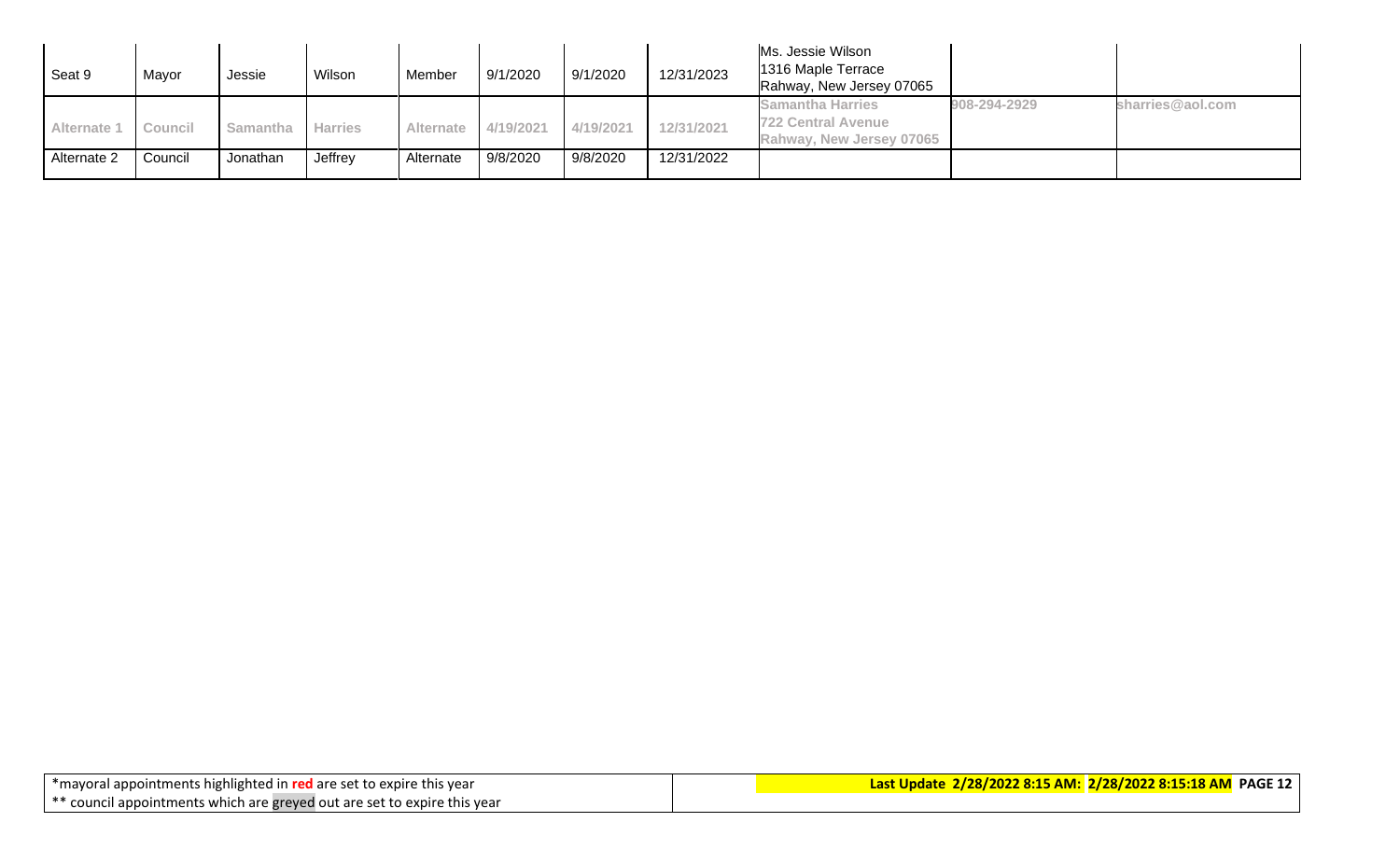| <b>Ad Hoc Committee (5 Members)</b>                                                                                                                                                                                |  |  | <b>Special Improvement District Advisory Board (Council)</b> |  |  |  |  |  | Secretary:<br>Jeffrey J. Jotz | 732-827-2100<br>jjotz@cityofrahway.com |
|--------------------------------------------------------------------------------------------------------------------------------------------------------------------------------------------------------------------|--|--|--------------------------------------------------------------|--|--|--|--|--|-------------------------------|----------------------------------------|
|                                                                                                                                                                                                                    |  |  |                                                              |  |  |  |  |  |                               |                                        |
| <b>Appointed First</b><br><b>Calculated Appointed Calculated</b><br><b>Address</b><br><b>Position</b><br><b>Name</b><br><b>Last Name</b><br><b>Title</b><br><b>By</b><br><b>Start Date Date</b><br><b>End Date</b> |  |  |                                                              |  |  |  |  |  | <b>Tel</b>                    | <b>Email</b>                           |
|                                                                                                                                                                                                                    |  |  |                                                              |  |  |  |  |  |                               |                                        |

|        | <b>Rahway Arts and Business Advisory Board</b> |         |                 |        |          |           |            |                                          |              |                         |  |  |
|--------|------------------------------------------------|---------|-----------------|--------|----------|-----------|------------|------------------------------------------|--------------|-------------------------|--|--|
| Seat 1 | Council                                        | Raymond | Giacobbe        | Member | 8/1/2021 | 7/12/2021 | 12/31/2022 | 1 City Hall Plaza<br>Rahway NJ 07065     | 732-713-3919 | mayor@cityofrahway.com  |  |  |
| Seat 2 | Mayor                                          | Laura   | <b>Bellevue</b> | Member | 1/1/2022 | 1/1/2022  | 12/31/2024 | 1430 Witherspoon St<br>Rahway NJ 07065   | 732-877-8766 | LB0302@msn.com          |  |  |
| Seat 3 | Mayor                                          | Herve   | Gaspard         | Member | 1/1/2022 | 1/1/2022  | 12/31/2023 | 4 MacArthur Dr<br>Edison NJ 08837        | 973-819-4169 | Hervegaspard1@gmail.com |  |  |
| Seat 4 | Mayor                                          | Peter   | Kowal           | Member | 1/1/2022 | 1/1/2022  | 12/31/2023 | 1104 Midwood Dr<br>Rahway NJ 07065       | 732-453-4169 | kowal_pete@yahoo.com    |  |  |
| Seat 5 | Mayor                                          | Heidi   | Loder-Rosal     | Member | 1/1/2022 | 1/1/2022  | 12/31/2022 | 1751 Watchung Ave<br>Plainfield NJ 07060 | 732-794-0577 | heidi@atelierrosal.com  |  |  |
| Seat 6 | Mayor                                          | Rafael  | Ortiz           | Member | 1/1/2022 | 1/1/2022  | 12/31/2024 | 1027 W. Lake Ave<br>Rahway NJ 07065      | 732-931-6918 | ro@academyglass.com     |  |  |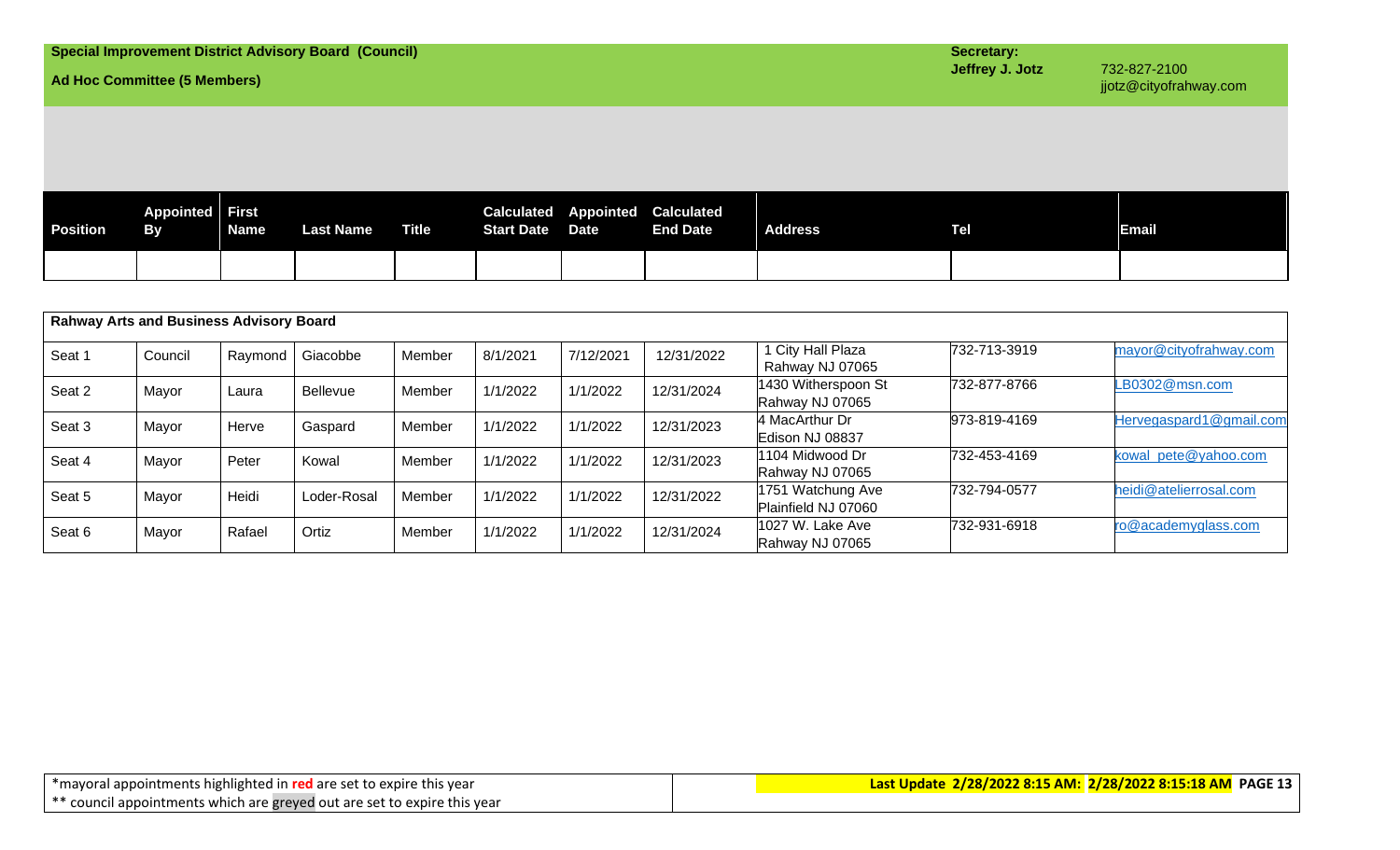### **Zoning Board of Adjustment (11 Total: 7 Members, 4 Alternates) Secretary: Secretary: Secretary: Secretary:**

**Steve Decker** - 732-827-2196 (w) sdecker@cityofrahway.com

7 Members – 4-year term (Mayor appoints & Council confirms)

4 Alternates – 2-year term (Mayor appoints & Council confirms)

| <b>Position</b> | <b>Appointed By</b>                      | <b>First</b><br><b>Name</b> | <b>Last Name</b> | <b>Title</b>        | <b>Calculated</b><br><b>Start Date</b> | <b>Appointed</b><br><b>Date</b> | <b>Calculated</b><br><b>End Date</b> | <b>Address</b>                                                                                          | <b>Email</b>                          | Tel          |
|-----------------|------------------------------------------|-----------------------------|------------------|---------------------|----------------------------------------|---------------------------------|--------------------------------------|---------------------------------------------------------------------------------------------------------|---------------------------------------|--------------|
| Seat 1          | Mayor; Council Approval                  | Joann                       | Gemenden         | Commissioner        | 1/1/2016                               | 1/13/2020                       | 12/31/2023                           | Joan Gemenden<br>583 Hemlock Street<br>Rahway NJ 07065                                                  | igemenden@njclean.org                 | 908-296-4102 |
| Seat 2          | Mayor; Council Approval                  | James                       | Pellettiere      | Vice-Chairman       | 1/1/2018                               | 1/10/2022                       | 12/31/2025                           | James Pelletiere<br>36 East Grand Avenue,<br>Unit 26<br>Rahway NJ 07065                                 | pellettierej@gmail.com                | 908-868-2008 |
| Seat 3          | Mayor; Council Approval                  | Adrian                      | Zapotocky        | Commissioner        | 1/1/2017                               | 1/11/2021                       | 12/31/2024                           | Mr. Adrian Zapotocky<br>570 West Inman Avenue<br>Rahway, NJ 07065                                       | abzap@verizon.net                     | 732-910-2858 |
| Seat 4          | Mayor; Council Approval                  | <b>Brandon</b>              | Givens           | Commissioner        | 1/1/2017                               | 1/11/2021                       | 12/31/2024                           | Mr. Brandon Givens<br>476 Teneyke Place<br>Rahway, NJ 07065                                             | brandontgivens@icloud.com908-487-1588 |              |
| Seat 5          | <b>Mayor; Council</b><br><b>Approval</b> | <b>James</b>                | <b>Heim</b>      | <b>Commissioner</b> | 1/1/2019                               | 1/7/2019                        | 12/31/2022                           | <b>James Heim</b><br><b>455 Beechwood Road</b><br>Rahway NJ 07065                                       | jheim17@aol.com                       | 908-487-1341 |
| Seat 6          | <b>Mayor; Council</b><br><b>Approval</b> | <b>Jelsie</b>               | <b>Basso</b>     | <b>Commissioner</b> | 1/1/2020                               | 1/11/2021                       | 12/31/2022                           | Ms. Jelsie Basso<br><b>1207 Mooney Place</b><br><b>Rahway, NJ 07065</b>                                 | jelsie18@yahoo.com                    | 908-494-3374 |
| Seat 7          | <b>Mayor; Council</b><br><b>Approval</b> | William                     | <b>Hering</b>    | <b>Chairman</b>     | 1/1/2019                               | 1/7/2019                        | 12/31/2022                           | <b>William Hering</b><br><b>Matrix NAC</b><br><b>601 New Brunswick</b><br><b>Ave</b><br>Rahway NJ 07065 | safevoltage@comcast.net 732-713-2839  |              |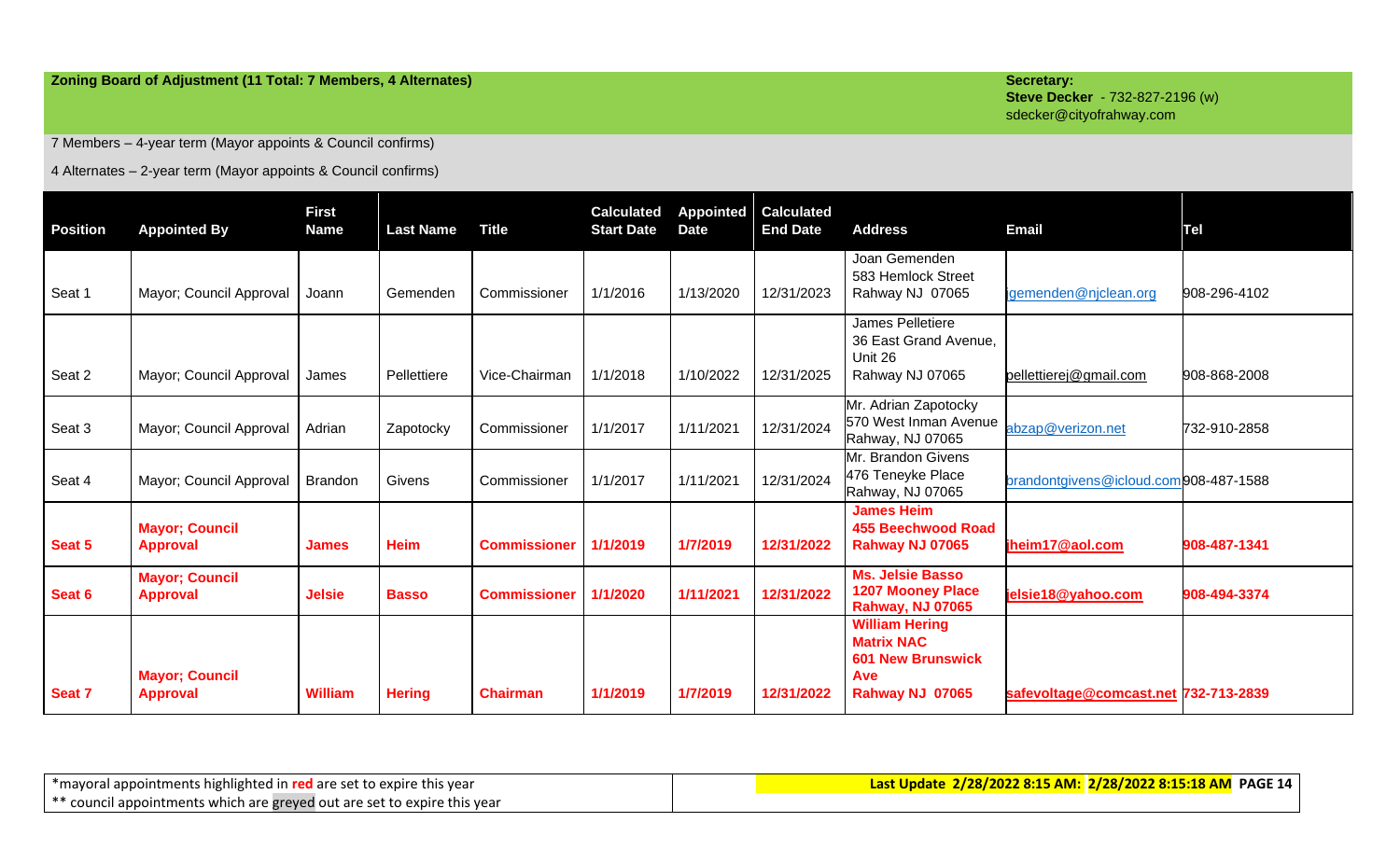| Alternate   | <b>Mayor, Council</b><br><b>Approval</b> | <b>Robert</b>  | <b>Parson</b>               | <b>Alternate</b> | 2/8/21   | 2/8/21    | 12/31/2022 | <b>Robert Parson</b><br><b>162 Forbes Street</b><br>Rahway NJ 07065                 | rapparson@gmail.com    | 732-735-1660 |
|-------------|------------------------------------------|----------------|-----------------------------|------------------|----------|-----------|------------|-------------------------------------------------------------------------------------|------------------------|--------------|
| Alternate 2 | Mayor; Council Approval                  | Rick           | Zdan                        | Alternate        | 1/1/2020 | 1/10/2022 | 12/31/2023 | Richard Zdan<br>397 Seminary Ave<br>Rahway NJ 07065                                 | rick zdan@hotmail.com  | 732-266-6661 |
| Alternate 3 | <b>Mayor; Council</b><br><b>Approval</b> | <b>William</b> | <b>Tomkiewicz Alternate</b> |                  | 1/1/2019 | 1/11/2021 | 12/31/2022 | Mr. William<br><b>Tomkiewicz</b><br>1203 Madison Hill Rd<br><b>Rahway, NJ 07065</b> | billtomkiewicz@aol.com | 908-242-0471 |
| Alternate 4 | <b>Mayor; Council</b><br><b>Approval</b> | Roy L.         | <b>Smith</b>                | <b>Alternate</b> | 1/1/2019 | 1/11/2021 | 12/31/2022 | Mr. Roy L. Smith<br><b>1301 Stockton Street</b><br><b>Rahway, NJ 07065</b>          | rlsmith731@gmail.com   | 732-574-1871 |

| <b>Zoning Board Professionals</b> |                                                                          |                                            |                                                                                                          |                       |                       |
|-----------------------------------|--------------------------------------------------------------------------|--------------------------------------------|----------------------------------------------------------------------------------------------------------|-----------------------|-----------------------|
| <b>Name</b>                       | <b>Title</b>                                                             | Email                                      | <b>Address</b>                                                                                           | <b>Telephone Work</b> | <b>Telephone Cell</b> |
| Kevin O'Brien                     | <b>Zoning Board Planner</b>                                              | shamrock KOB@comcast.net                   | <b>Shamrock Enterprises</b><br>866 Madison Ave Rahway NJ 07065                                           | 732-388-4765 (home)   | 732-809-6672          |
| Jacqueline Dirmann                | Engineer for both boards                                                 | jacqueline.dirmann@colliersengineering.com | <b>Maser Consulting PA</b><br>400 Valley Road, Ste 304<br>Mt Arlington NJ 07856                          | 973-393-3110 ext 4549 | 862-812-2673          |
| Leigh Fleming                     | <b>Planning Board Planner</b>                                            | Ifleming@hgapa.com                         | Heyer, Gruel & Associates Community Planning<br><b>Consultants</b><br>236 Broad Street Red Bank NJ 07701 | 732-741-2900          | 917-293-6634          |
| Malcolm X. Thorpe                 | fill in Attorney for the Zoning<br>Board of Adjustment with<br>Karl Kemm | mthorpe@msbnj.com                          | McMANIMON, SCOTLAND & BAUMANN, LLC<br>75 Livingston Avenue<br>Roseland, New Jersey 07068                 | 973-681-7987          | 908-487-7076          |
| Karl P. Kemm                      | Attorney for the Planning<br>Board, assisting with Zoning<br>Board       | kkemm@MSBNJ.COM                            | McMANIMON, SCOTLAND & BAUMANN, LLC<br>75 Livingston Avenue<br>Roseland, New Jersey 07068                 | 973-622-5166          | 732-735-5695          |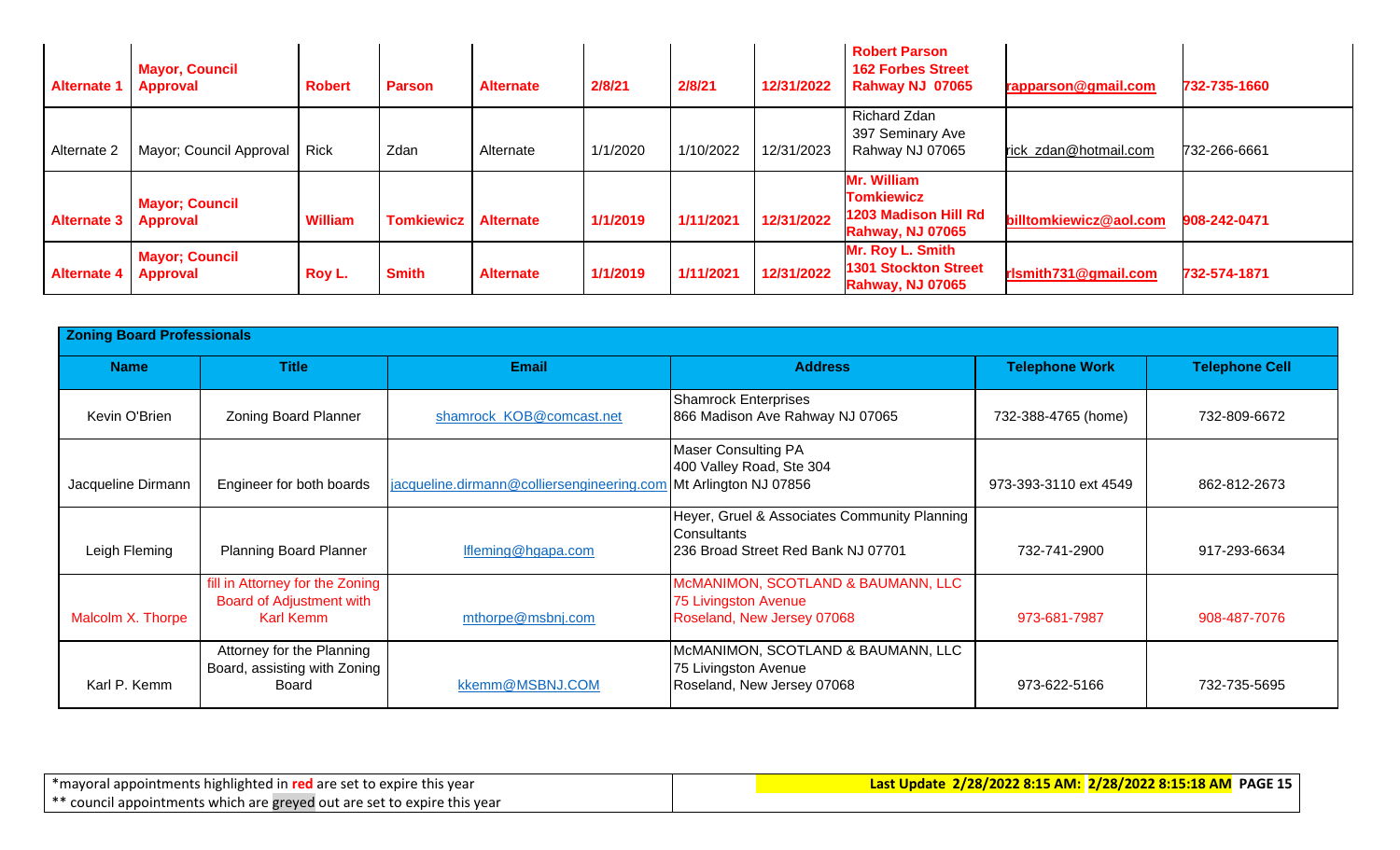1-year term - Mayor Appointment w/Council Approval

1 Member/1 Alternate

| <b>Position</b> | <b>Appointed By</b>  |              | <b>First Name</b> Last Name Title |                             | <b>Start Date Date</b> | <b>Calculated Appointed</b> | <b>Calculated</b><br><b>End Date</b> | <b>Address</b>                                                                    | Tel | <b>Email</b>               |
|-----------------|----------------------|--------------|-----------------------------------|-----------------------------|------------------------|-----------------------------|--------------------------------------|-----------------------------------------------------------------------------------|-----|----------------------------|
|                 | <b>Mayor/Council</b> | <b>Frank</b> | <b>Ruggiero</b>                   | Fund<br><b>Commissioner</b> |                        | 1/10/2022                   | 12/31/2022                           | <b>Frank Ruggiero</b><br><b>1 City Hall Plaza</b><br>Rahway NJ 07065 732-827-2019 |     | fruggiero@cityofrahway.com |
|                 | <b>Mayor/Council</b> | <b>Karin</b> | <b>Napier</b>                     | <b>Alternate</b>            |                        | 1/20/2022                   | 12/31/2022                           | <b>Karin Napier</b><br><b>1 City Hall Plaza</b><br>Rahway NJ 07065 732-827-2022   |     | knapier@cityofrahway.com   |

**Rahway Valley Sewerage Authority (RVSA)**

5-year term - Mayor Appointment w/Council Approval

| <b>Position</b> | <b>Appointed By</b>  |        | <b>First Name</b> Last Name Title |               | <b>Start Date Date</b> | <b>Calculated Appointed</b> | <b>Calculated</b><br><b>End Date</b> | <b>Address</b>                                                       | Tel | Email |
|-----------------|----------------------|--------|-----------------------------------|---------------|------------------------|-----------------------------|--------------------------------------|----------------------------------------------------------------------|-----|-------|
|                 | <b>Mayor/Council</b> | Robert | <b>Rachlin</b>                    | <b>Member</b> |                        | 1/10/2022                   | 12/31/2026                           | <b>Robert Rachlin</b><br>2215 Allen Street<br><b>Rahway NJ 07065</b> |     |       |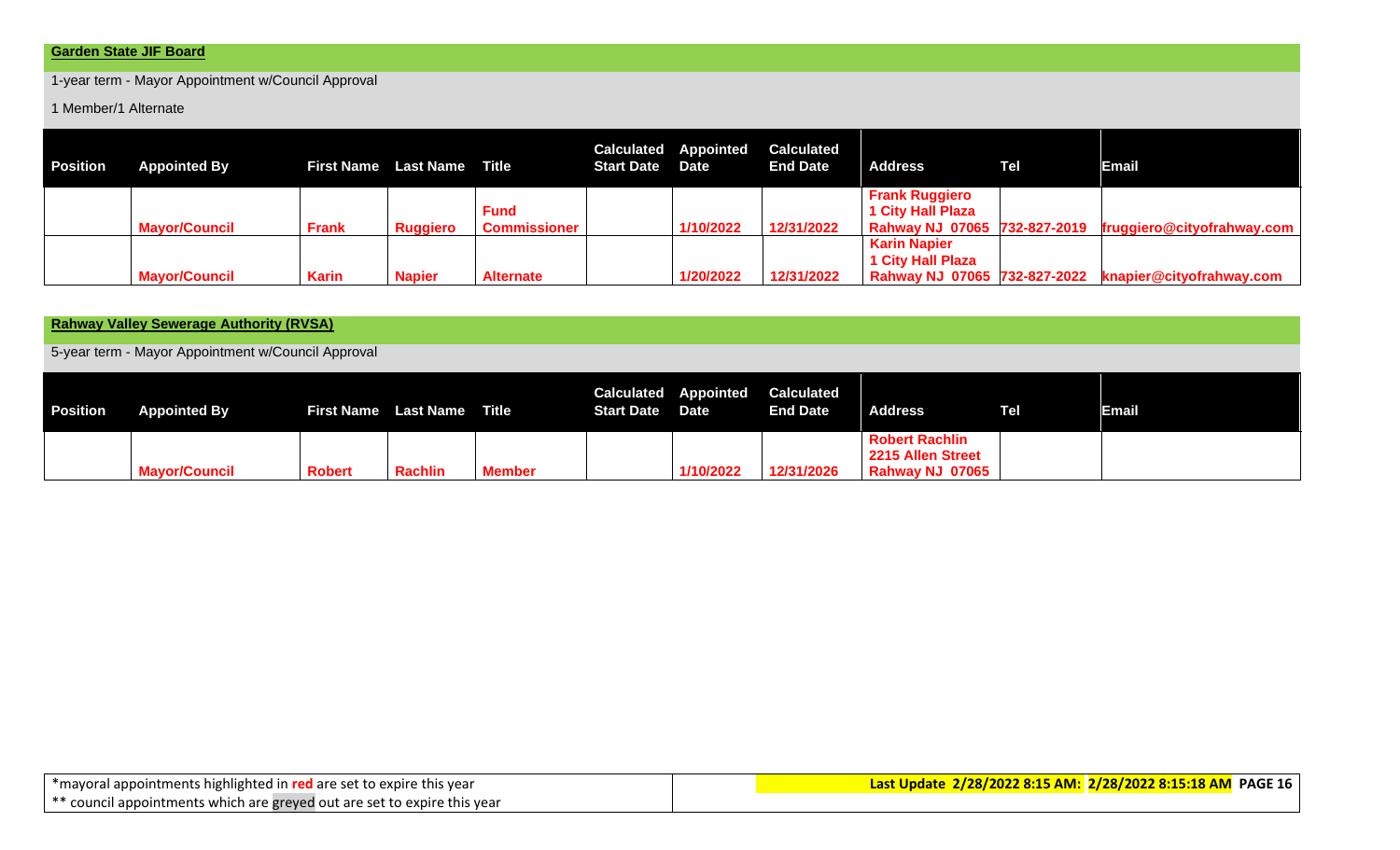#### **UC Solid Waste Advisory Council**

1-year term - Mayor Appointments w/Council Approval

1 Member/1 Alternate

| <b>Position</b> | <b>Appointed By</b>  |                | <b>First Name</b> Last Name Title |                  | <b>Start Date Date</b> | <b>Calculated Appointed</b> | <b>Calculated</b><br><b>End Date</b> | <b>Address</b>                                                        | Tel | Email                      |
|-----------------|----------------------|----------------|-----------------------------------|------------------|------------------------|-----------------------------|--------------------------------------|-----------------------------------------------------------------------|-----|----------------------------|
|                 | <b>Mayor/Council</b> | <b>Michael</b> | <b>Smalling</b>                   | <b>Member</b>    |                        | 1/10/2021                   | 12/31/2022                           | <b>Michael Smalling</b><br><b>434 Grove Street</b><br>Rahway NJ 07065 |     | msmalling@cityofrahway.com |
|                 | <b>Mayor/Council</b> | <b>Michael</b> | <b>Presley</b>                    | <b>Alternate</b> |                        | 1/20/2022                   | 12/31/2022                           | <b>Michael Presley</b><br><b>531 Grove Street</b><br>Rahway NJ 07065  |     | mpresley@cityofrahway.com  |

## **UC Transportation Advisory Board**

1-year term - Mayor Appointment w/Council Approval

1 Member

| <b>Position</b> | <b>Appointed By</b>  |               | <b>First Name</b> Last Name Title |               | <b>Start Date Date</b> | <b>Calculated Appointed</b> | <b>Calculated</b><br><b>End Date</b> | <b>Address</b>                                                   | Tel | <b>Email</b> |
|-----------------|----------------------|---------------|-----------------------------------|---------------|------------------------|-----------------------------|--------------------------------------|------------------------------------------------------------------|-----|--------------|
|                 | <b>Mayor/Council</b> | <b>Daniel</b> | Lee                               | <b>Member</b> |                        | 1/10/2022                   | 12/31/2022                           | <b>Daniel Lee</b><br><b>1 City Hall Plaza</b><br>Rahway NJ 07065 |     |              |
|                 | <b>Mayor/Council</b> | <b>Tony</b>   | Hall                              | <b>Member</b> |                        | 1/10/2022                   | 12/31/2022                           | <b>Tony Hall</b><br><b>756 Bryant Street</b><br>Rahway NJ 07065  |     |              |
|                 |                      |               |                                   |               |                        |                             |                                      |                                                                  |     |              |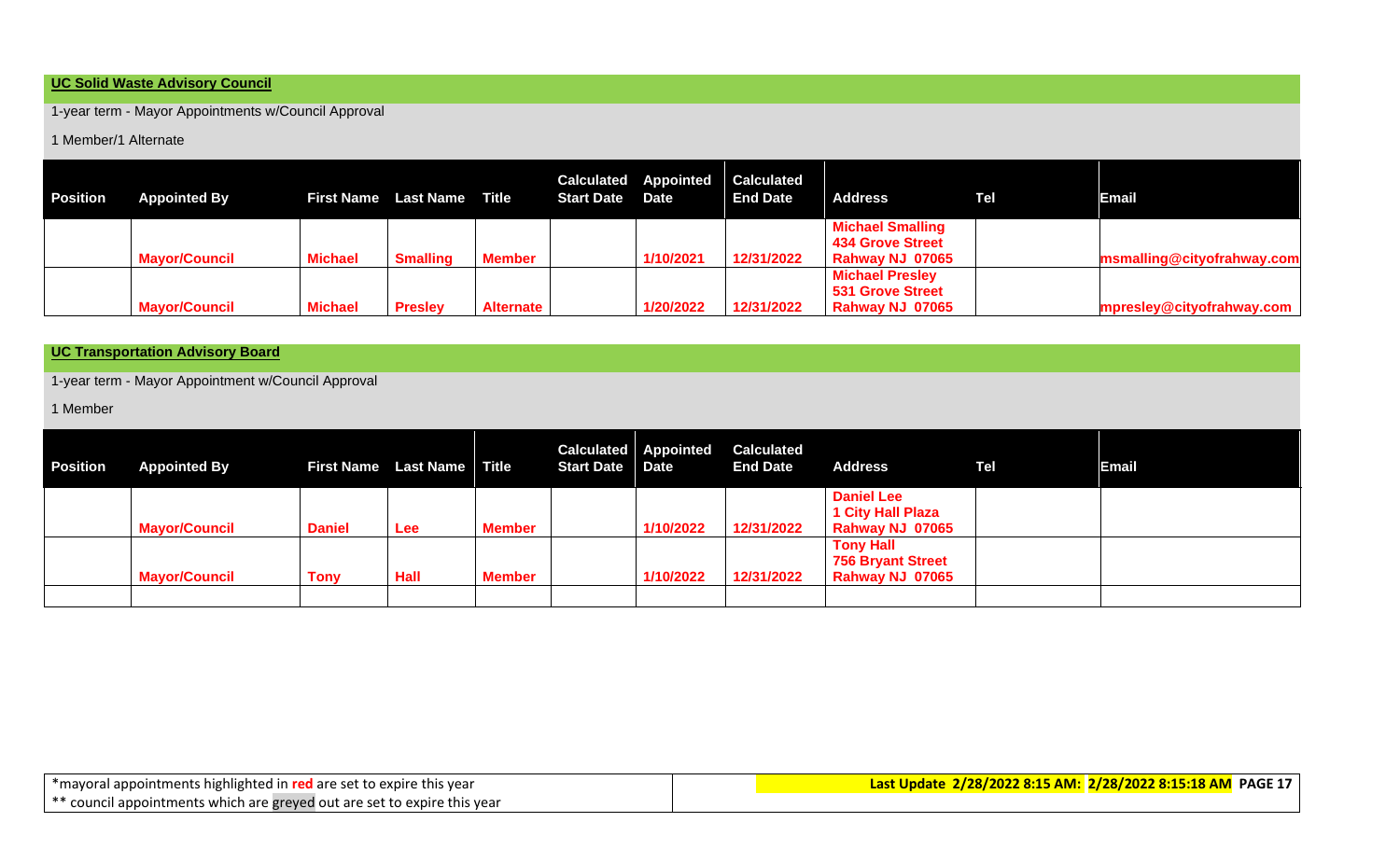# **UC Utilities Authority**

5-year term[?] - Mayor Appointment w/Council Approval

#### 2 Members

| Position | <b>Appointed By</b>  |               | First Name Last Name Title |               | Start Date Date | <b>Calculated Appointed</b> | <b>Calculated</b><br><b>End Date</b> | <b>Address</b>                                                | <b>Tel</b> | Email                     |
|----------|----------------------|---------------|----------------------------|---------------|-----------------|-----------------------------|--------------------------------------|---------------------------------------------------------------|------------|---------------------------|
|          | Mayor/Council        | Roy           | Eastman                    | Member        |                 | 2/8/2021                    | 01/31/2025                           | Roy Eastman<br>798 Linden Ave<br>Rahway NJ 07065              |            | reastmen@cityofrahway.com |
|          | <b>Mayor/Council</b> | <b>Robert</b> | <b>Rachlin</b>             | <b>Member</b> |                 | 7/10/2017                   | 1/31/2022                            | <b>Robert Rachlin</b><br>2215 Allen Street<br>Rahway NJ 07065 |            | rrachlin@comcast.net      |

| *mayoral appointments highlighted in red are set to expire this year     |  |  |  |  |  |  |  |
|--------------------------------------------------------------------------|--|--|--|--|--|--|--|
| ** council appointments which are greyed out are set to expire this year |  |  |  |  |  |  |  |